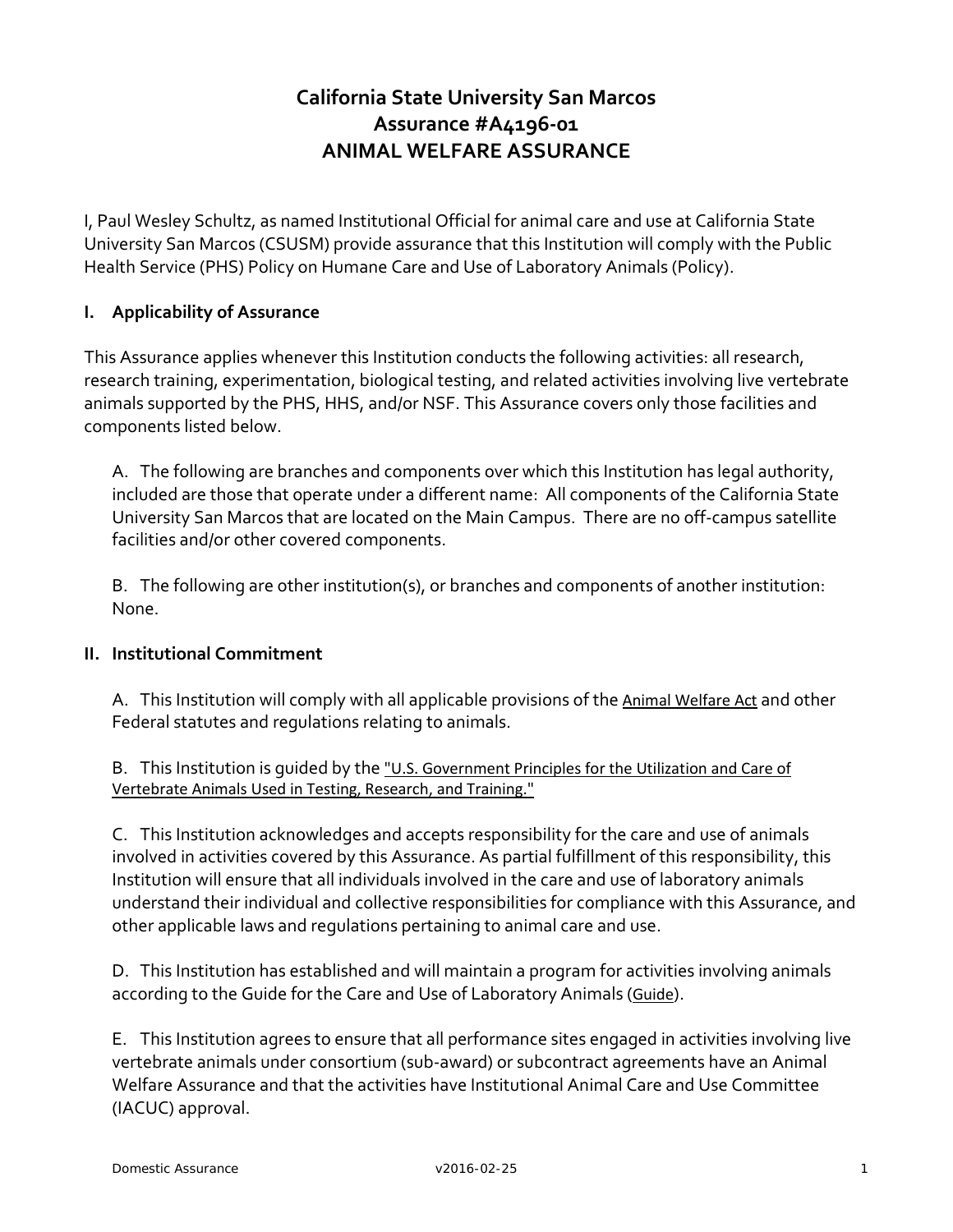# **III. Institutional Program for Animal Care and Use**

A. The lines of authority and responsibility for administering the program and ensuring compliance with the PHS Policy are as follows:



As indicated above, there are direct and open lines of communication between the IACUC and the Institutional Official (IO) and between the Veterinarian and the IO.

B. The qualifications, authority, and percent of time contributed by the veterinarian(s) who will participate in the program are as follows:

1. Name: Mari Bray

Qualifications:

- Degrees: DVM, DACLAM
- Training or experience in laboratory animal medicine or in the use of the species at the institution: Dr. Bray completed a three year post-doctoral residency in laboratory animal medicine at Yale University from 1989 through 1992 and has been practicing in this field since that time.

Authority: Dr. Bray has delegated program authority and responsibility for the Institution's animal care and use program including access to all animals. As such she has the authority and responsibility to implement the PHS Policy and the recommendations of the Guide. Dr. Bray has unfettered access to all CSUSM animals.

Responsibilities: Dr. Bray has the responsibility of monitoring the operation of the animal facility. As consulting veterinarian, she provides professional services and expertise in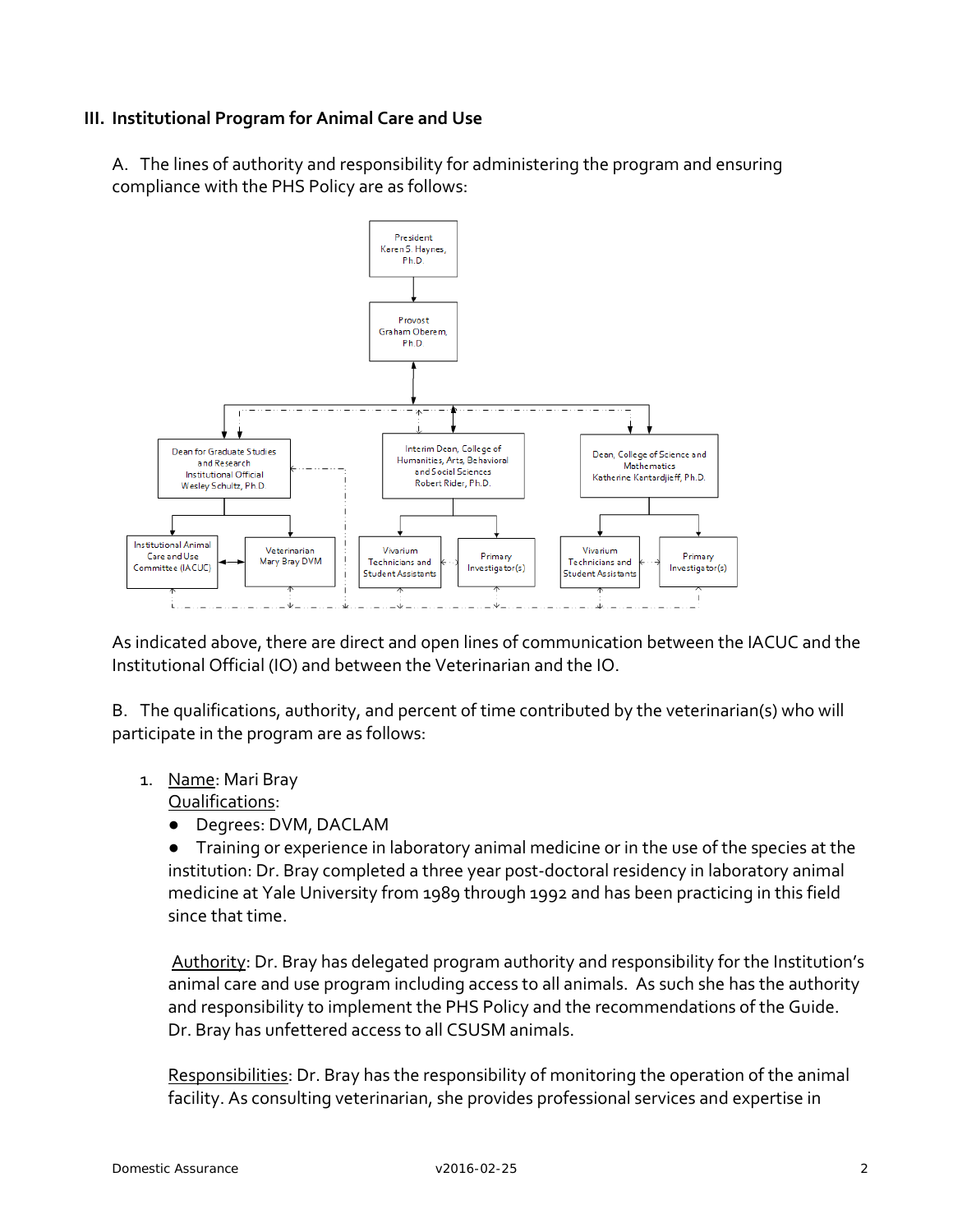maintaining research animals in optimal health, in treating animals in emergency medical situations, in periodic inspection of animals, animal quarters, and facility to assure continual compliance with the Animal Welfare Act and other established guidelines and programs for sanitation and maintenance, in general oversight of operations, practices and procedures of the animal facility, and in consultation with the scientists in the selection and utilization of animal models. Dr. Bray is responsible for providing guidance and recommendations in order to assure that the institutional animal care and use program meets or exceeds the requirements of the Animal Welfare Act, USDA Regulations, the PHS Policy, the NRC Guide for the Care and Use of Laboratory Animals, and other applicable federal, state and local statutes and regulations relating to laboratory animals. She is on call 24 hours per day every day of the year, including weekends and holidays.

Time contributed to program: Dr. Bray is present at the Institution an average of approximately 2-3 hours, every three months. One-hundred percent of this time is contributed to the animal care and use program. In addition Dr. Bray contributes on average approximately two hours per month to the program while off-site, reviewing protocols and providing consultation on various program related topics.

2. Name: Alice Smith

Qualifications:

#### Degrees: DVM

Training or experience in laboratory animal medicine or in the use of the species at the institution: She has been working in this field for more than 15 years with all the species present at the Institution.

Responsibilities: Dr. Smith has delegated program authority and responsibility to implement the PHS Policy and the recommendations of the Guide.

Time contributed to program: As needed. Back-up Veterinarian.

- C. The IACUC at this Institution is properly appointed according to PHS Policy IV.A.3.a. and is qualified through the experience and expertise of its members to oversee the Institution's animal care and use program and facilities.
	- 1. The President, as Chief Executive Officer (CEO), has delegated to the Institutional Official the authority to appoint the members of the IACUC. In accordance with the Health Research Extension Act of 1985, this delegation of authority is specific and is in writing.
	- 2. The IACUC consists of at least five members, and its membership meets the composition requirements of PHS Policy IV.A.3.b. Section VIII is a list of the chairperson and members of the IACUC and their names, degrees, profession, titles or specialties, and institutional affiliations. Not more than three members shall be from any one administrative Unit.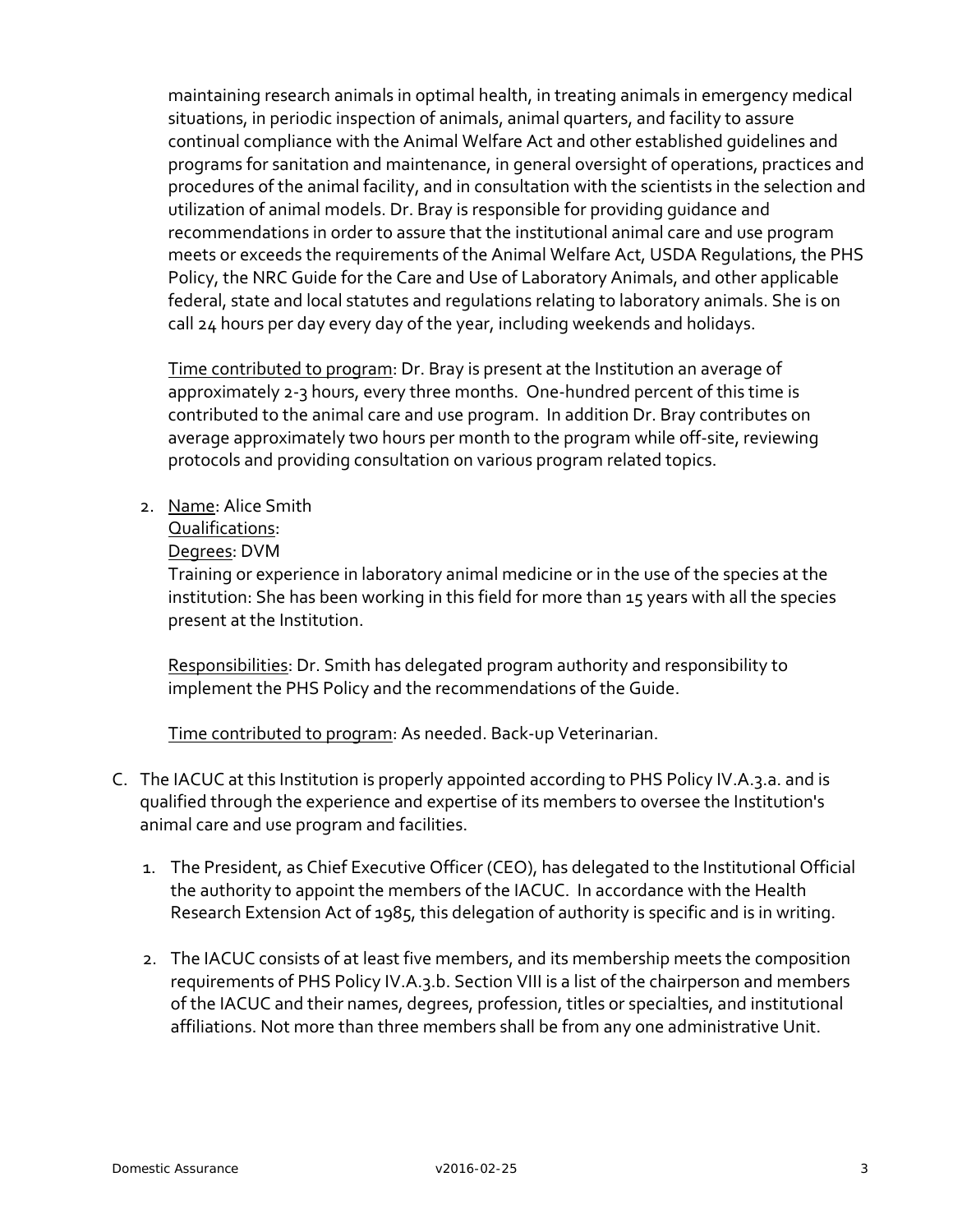#### D. The IACUC will:

## **1. Review at least once every six months the Institution's program for humane care and use of animals, using the Guide as a basis for evaluation. The IACUC procedures for conducting semiannual program reviews are as follows:**

- a. At least once every six months, the Committee uses the Guide and other pertinent resources, e.g., the PHS Policy, the Code of Federal Regulations (Animal Welfare), as a basis for the review.
- b. To facilitate the evaluation, the Committee will use a checklist based on the Sample OLAW Program and Facility Review Checklist from the OLAW website. The evaluation will include, but not necessarily be limited to, a review of the following:
	- 1) IACUC Membership and Functions;
	- 2) IACUC Records and Reporting Requirements;
	- 3) Husbandry and Veterinary Care (all aspects);
	- 4) Personnel Qualifications (Experience and Training);
	- 5) Occupational Health and Safety; and
	- 6) Emergency and Disaster Plans
- c. In addition, the evaluation will include a review of the elements in the Institution's PHS Assurance.
- d. If program deficiencies are noted during the review, they will be categorized as significant or minor and the Committee will develop a reasonable and specific plan and schedule for correcting each deficiency. A significant deficiency is one that is or may be a threat to the health and safety of the animals or personnel.
- e. Subcommittees may be used to conduct all or part of the reviews. However, no member will be involuntarily excluded from participating in any portion of the reviews.
- **2. Inspect at least once every six months all of the Institution's animal facilities, including satellite facilities and animal surgical sites, using the Guide as a basis for evaluation. The IACUC procedures for conducting semiannual facility inspections are as follows:**
	- a. At least once every six months at least two members of the IACUC will visit all of the institution's facilities and any surgical areas where vertebrate animals are maintained for more than 12 hours. Areas also inspected may include holding areas, animal care support areas, storage areas, procedure areas, and laboratories where animal manipulations are conducted. Equipment used for transporting of the animals will also be inspected.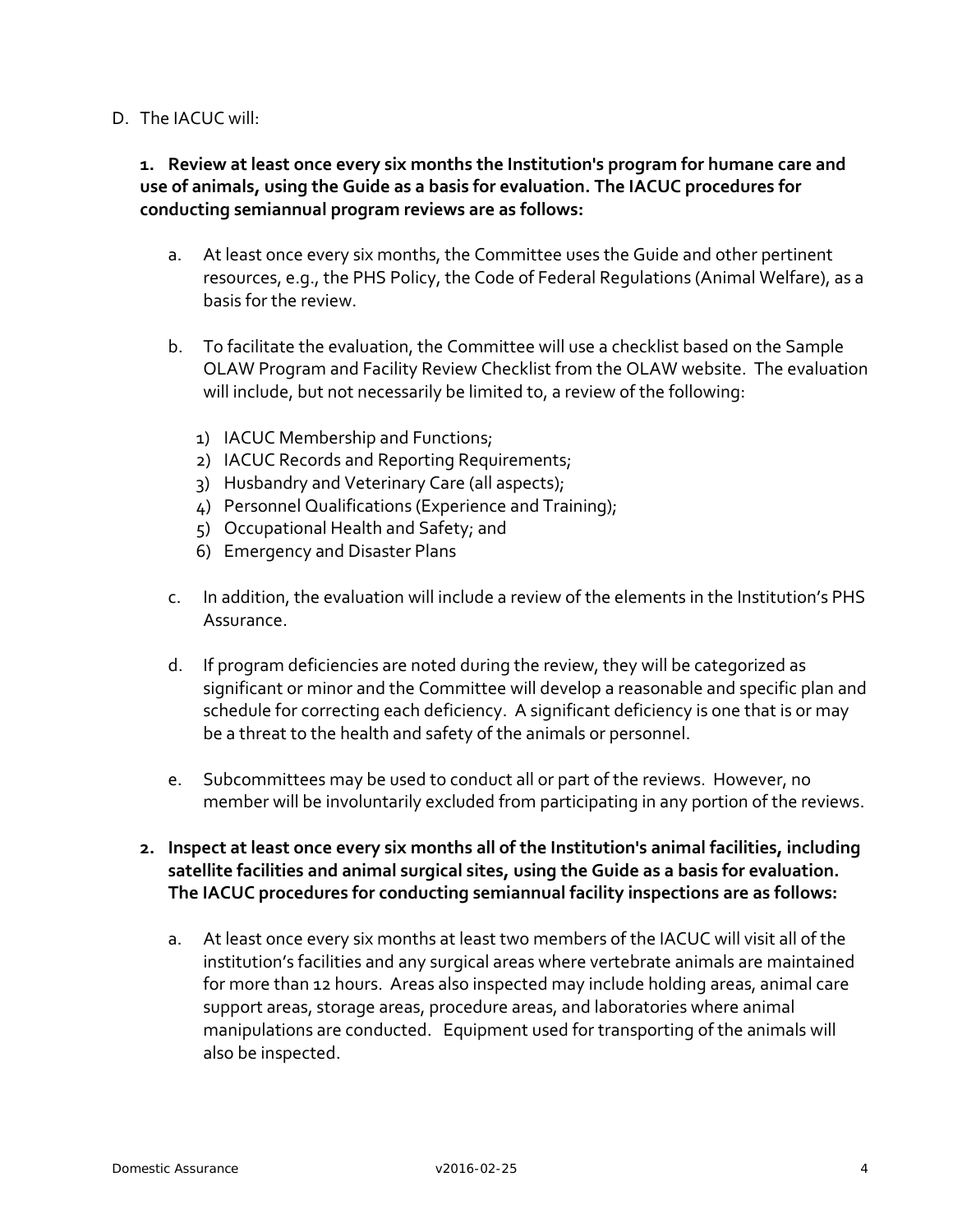- b. The Committee uses the Guide and other pertinent resources, e.g., the PHS Policy, as a basis for the review. To facilitate the evaluation, the Committee will use a checklist based on the Sample OLAW Program and Facility Review Checklist from the OLAW website.
- c. If deficiencies are noted during the inspection, they will be categorized as significant or minor and the Committee will develop a reasonable and specific plan and schedule for correcting each deficiency. A significant deficiency is one that is or may be a threat to the health and safety of the animals or personnel.
- d. Subcommittees may be used to conduct all or part of the inspections. However, no member will be involuntarily excluded from participating in any portion of the inspections.
- e. For individual facilities that house or involve only non-USDA covered species, the Institutional Animal Care and Use Committee (IACUC) may, at its discretion, determine the best means of conducting an evaluation of the institution's programs and facilities. The IACUC may invite ad hoc consultants to assist in conducting the evaluation. However, the IACUC remains responsible for the evaluation and report.

# **3. Prepare reports of the IACUC evaluations according to PHS Policy IV.B.3. and submit the reports to the Institutional Official. The IACUC procedures for developing reports and submitting them to the Institutional Official are as follows:**

- a. Individual IACUC members will convey their evaluations to the IACUC Chairperson who, in turn, will draft the reports, based on the OLAW Semiannual Report.
- b. The reports will contain a description of the nature and extent of the Institution's adherence to the [Guide](http://www.nap.edu/readingroom/books/labrats/) and the PHS Policy.
- c. The reports will identify specifically any departures from the provisions of the [Guide](http://www.nap.edu/readingroom/books/labrats/) and the PHS Policy, and state the reasons for each departure. If there are no departures, the reports will so state. Departures must be approved as part of a protocol, protocol amendment, or other written document, using either FCR or DMR as delineated below in Section III.D.6.
- d. Departures from the provisions of the Guide that are not IACUC approved are considered deficiencies and addressed as such, i.e., the IACUC will develop a reasonable plan and schedule for discontinuing the departure or for having the departure properly reviewed and approved.
- e. The reports will distinguish significant deficiencies from minor deficiencies. If program or facility deficiencies are noted, the reports will contain a reasonable and specific plan and a schedule for correcting each deficiency.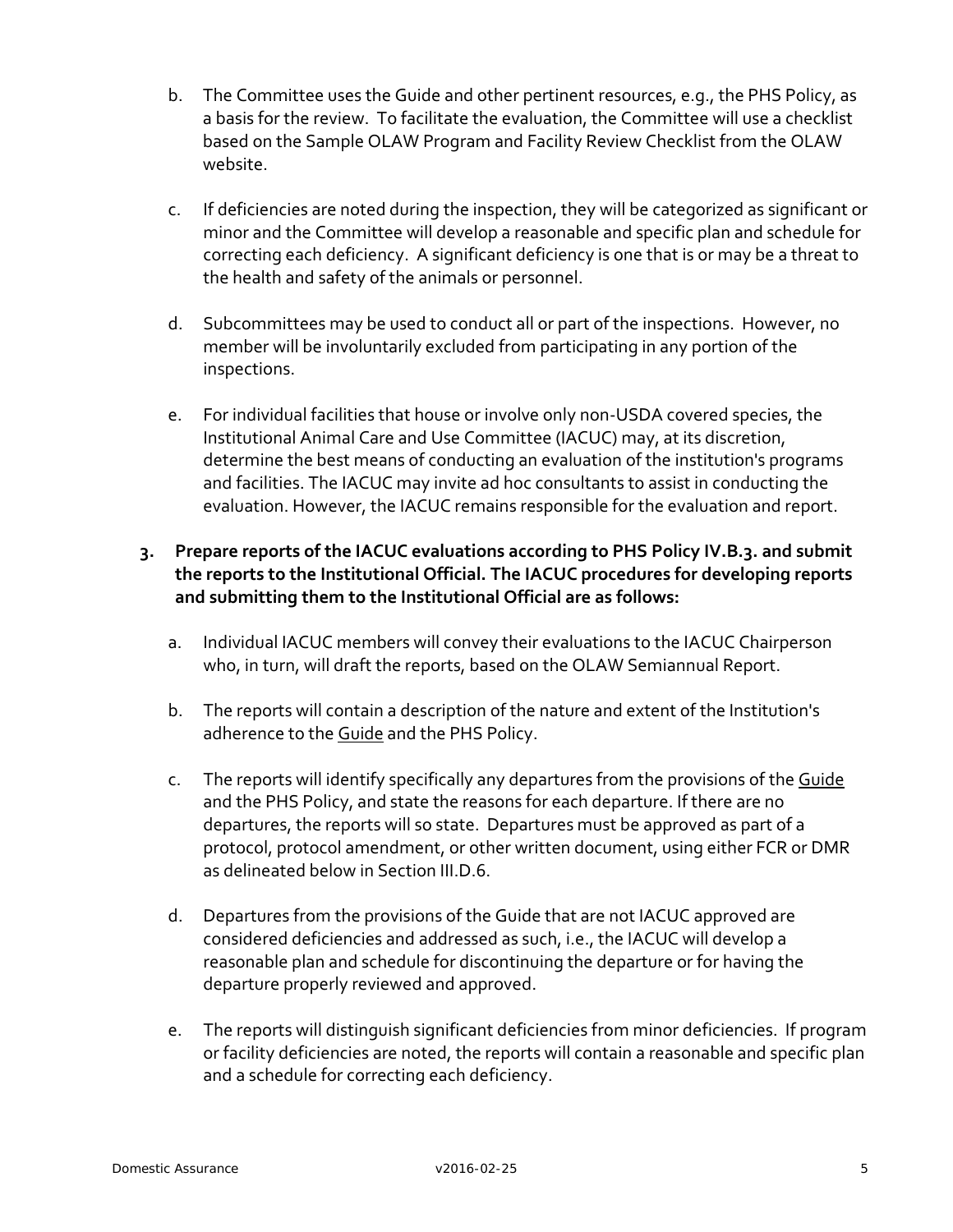- f. If some or all of the institution's facilities are accredited by AAALAC International, the report will identify those facilities as such.
- g. Copies of the draft reports will be reviewed, revised as appropriate, and approved by the Committee. The final reports will be approved by a majority of the IACUC members and will include any minority opinions. The reports will be signed by at least a majority of the IACUC members. If there are no minority opinions, the reports will so state.
- h. Following completion of each evaluation, the Chair, or his or her delegate, will submit the completed report to the Institutional Official in a timely manner—generally within thirty days.
- i. The IO and/or Committee will track all noted deficiencies to ensure that they are appropriately resolved. The IACUC Chair will notify the Institutional Official when all deficiencies have been corrected.

# **4. Review concerns involving the care and use of animals at the Institution. The IACUC procedures for reviewing concerns are as follows:**

- a. Any individual may report concerns to the IO or any member of the IACUC.
- b. Notices are located in the animal facilities advising individuals how and where to report animal welfare concerns and stating that any individual who, in good faith, reports an animal welfare concern will be protected against reprisals according to the University Whistleblower policy.
- c. All reported concerns will be brought to the attention of the full Committee. If necessary the IACUC Chair will convene a meeting to discuss, investigate, and address any reported concern. Reported concerns and all associated IACUC actions will be recorded in the IACUC meeting minutes.
- d. The Committee will report such actions to the IO and, as warranted, to OLAW. Reports to the IO may be made via meeting minutes, semiannual report of IACUC evaluations, or by separate letter. Reports to OLAW will be in writing and through the IO. Initial reports to both the IO and OLAW may be made verbally.
- **5. Make written recommendations to the Institutional Official regarding any aspect of the Institution's animal program, facilities, or personnel training. The procedures for making recommendations to the Institutional Official are as follows:** 
	- a. Recommendations to the IO are discussed and developed by the Committee.
	- b. The Committee's recommendations are either included in the IACUC Meeting minutes, a report of the IACUC's evaluations, or by separate letter.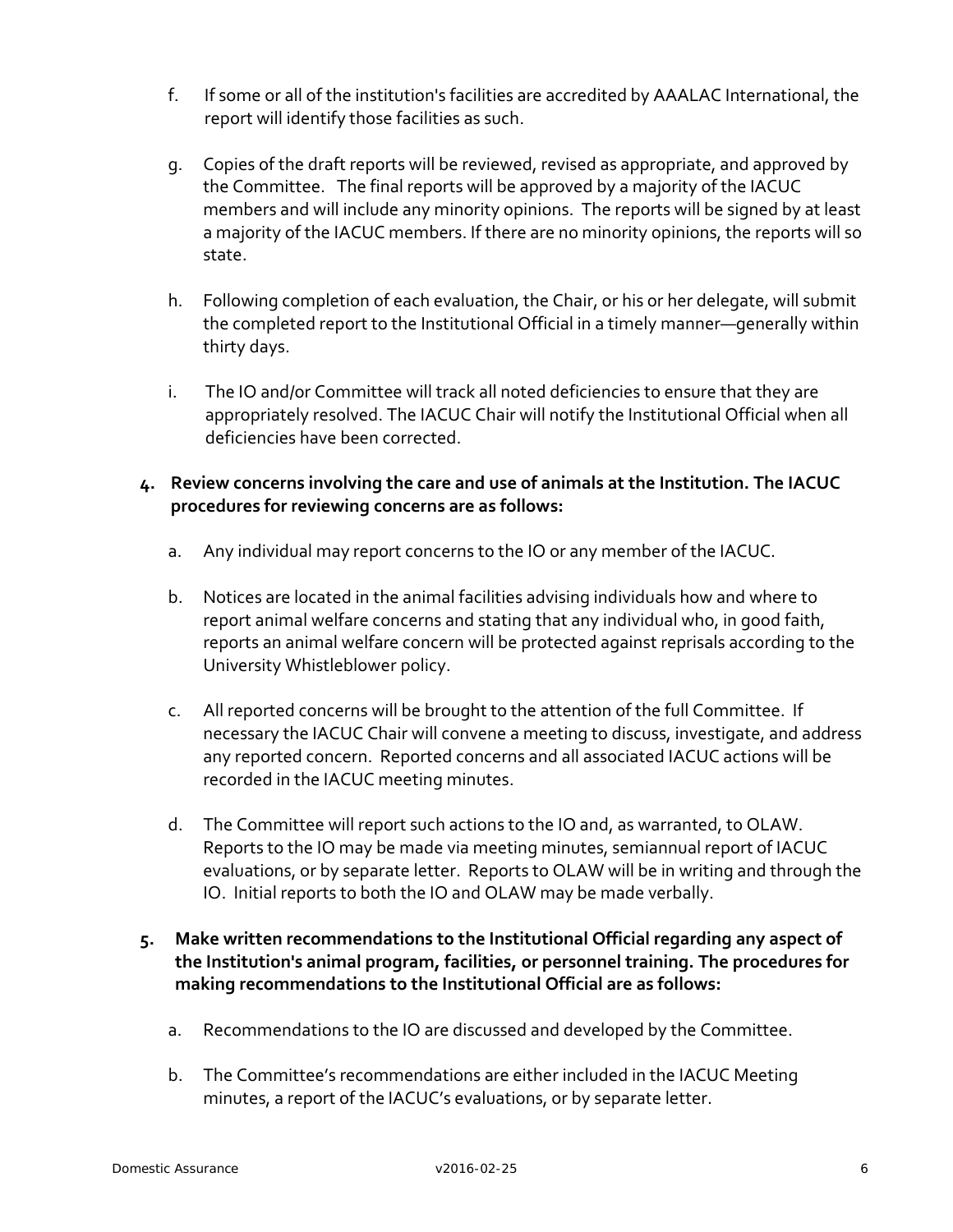- c. Such documents are reviewed and approved by the Committee and then submitted to the IO.
- **6. Review and approve, require modifications in (to secure approval), or withhold approval of PHS-supported activities related to the care and use of animals according to PHS Policy IV.C.1-3. The IACUC procedures for protocol review are as follows:**
	- a. Protocols are submitted to the IACUC Chair and the IACUC support staff by email. Either a Full Committee Review (FCR) or Designated Member Review (DMR) may be used.
	- b. Pre-review Screening Process None
	- c. If FCR is used:
		- 1) Prior to the review, each IACUC member will be provided with a written description of activities (protocols) that involve the care and use of animals. This will be done electronically unless a hard copy is requested.
		- 2) A quorum (majority of voting members) must be present at a convened meeting. Meetings shall be held in-person or by teleconference when required, to achieve a quorum.
		- 3) Voting shall be by show of hands or by oral vote.
		- 4) A majority must vote to approve the protocol, require modifications to secure approval or withhold approval. Record of dissentions, abstentions, and minority opinions will be included in the minutes of the meeting.
		- 5) Any use of telecommunications will be in accordance with NIH Notice NOT-OD-06-052 of March 24th, 2006, titled [Guidance on Use of Telecommunications for](http://grants.nih.gov/grants/guide/notice-files/NOT-OD-06-052.html)  [IACUC Meetings under the PHS Policy on Humane Care and Use of Laboratory](http://grants.nih.gov/grants/guide/notice-files/NOT-OD-06-052.html)  [Animals.](http://grants.nih.gov/grants/guide/notice-files/NOT-OD-06-052.html)
		- 6) Special attendance requirements: Other than a requiring a quorum, there are no special attendance requirements. However, all members are encouraged to attend.
		- 7) The possible outcomes of FCR are as follows:
			- a) Approval;
			- b) Require modifications (to secure approval); and
			- c) Withhold Approval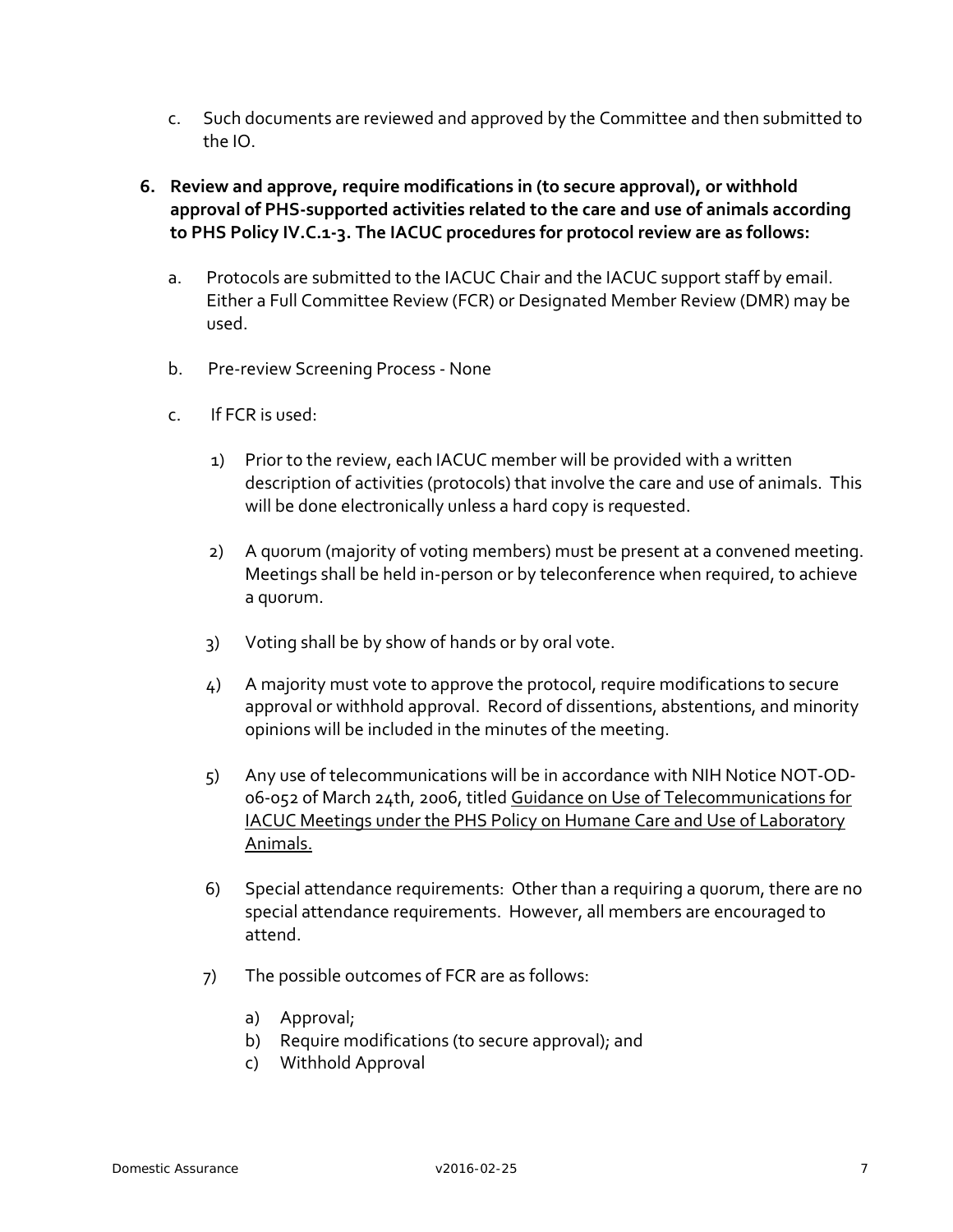- 8) Required modifications subsequent to FCR. When the IACUC requires modifications (to secure approval) of a protocol, such modifications are reviewed as follows:
	- a) FCR or DMR following the all applicable procedures as delineated in III.D.6 of this Assurance.
	- b) DMR if approved unanimously by all members at the meeting at which the required modifications are developed, delineated AND if the entire current Committee has previously approved, in advance and in writing, that the quorum of members present at a convened meeting may decide by unanimous vote to use DMR subsequent to FCR when modification is needed to secure approval. However, any member of the IACUC may, at any time, request to see the revised protocol and/or request FCR of the protocol.
	- c) Minor modifications of an administrative nature, i.e., typographical or grammatical errors, required signatures, etc. may be confirmed by IACUC administrative/support personnel.

#### d. **If a DMR is to be used**:

- 1) Prior to the review, each IACUC member will be provided with a written description of activities (protocols) that involve the care and use of animals. This will be done electronically unless a hard copy is requested.
- 2) Any member of the IACUC may obtain, upon request, full committee review of those protocols.
- 3) If full-committee review (FCR) is not requested, at least one member of the IACUC, designated by the chairperson and qualified to conduct the review, will be assigned to review those protocols and have the authority to approve, require modifications in (to secure approval) or request full committee review of those protocols.
- 4) If FCR is requested, the processes outlined above under FCR will be followed (III.d.6.c).
- 5) Polling records of members to obtain concurrence to use the DMR method, or concurrence by silent assent, and approval of protocols via DMR are maintained and recorded in the minutes of the next convened IACUC meeting. All members will be notified by email with the protocol attached. Members will be given at least 3 business days to respond.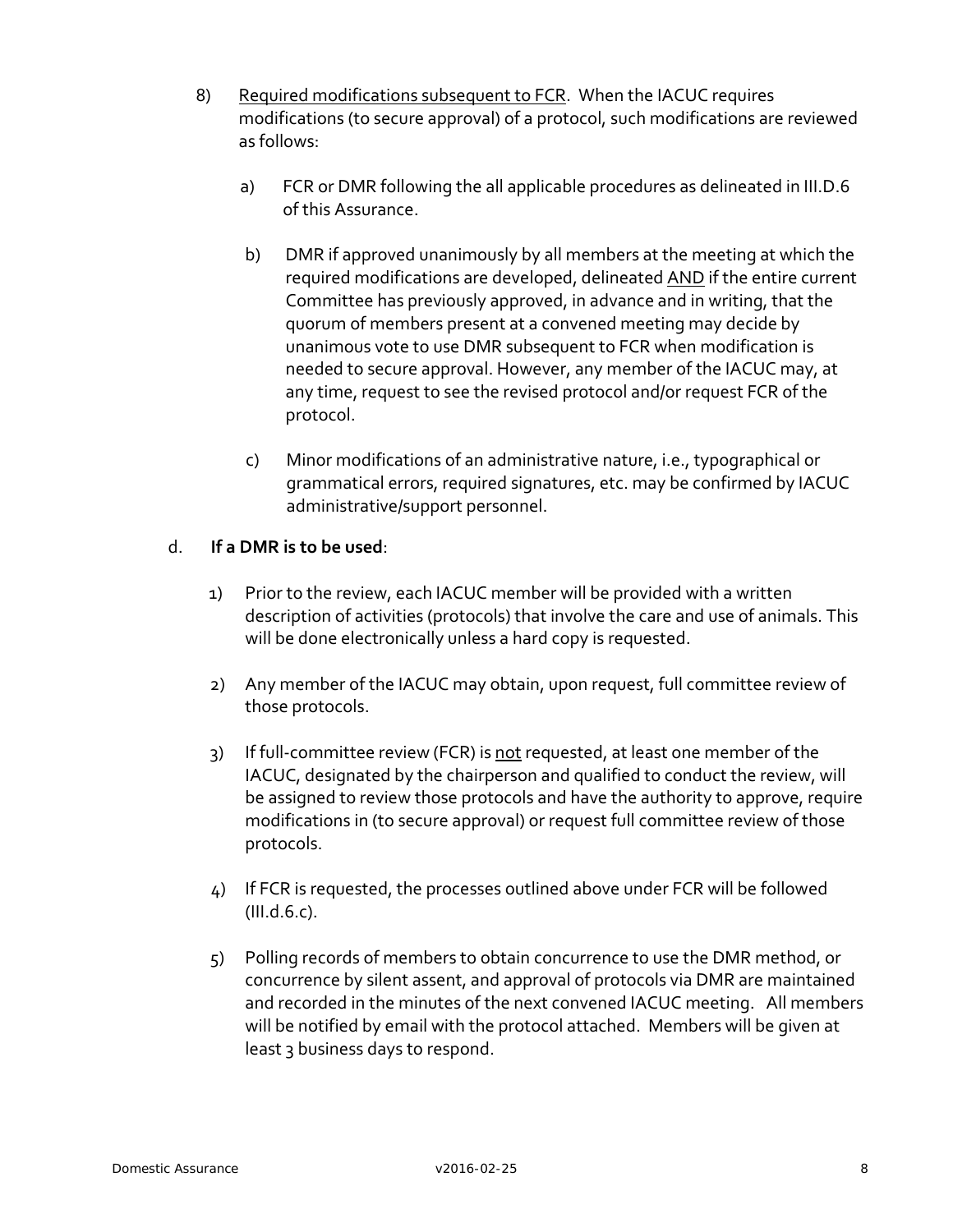- 6) Other IACUC members may provide the designated reviewer(s) with comments and/or suggestions for the reviewer's consideration only. That is, concurrence to use the designated-member review (DMR) method may not be conditioned.
- 7) After all required modifications are made, a final revised protocol, i.e., an identical document with all required modifications included, is submitted to all designated reviewers for review and approval.
- 8) If multiple designated reviewers are used, their decisions must be unanimous; if not, the protocol will be referred for FCR.
- 9) The possible outcome of DMR are as follows:
	- a) Approval;
	- b) Require modifications (to secure approval); and
	- c) Referral for FCR.

"Withhold approval" is not a possible outcome of DMR.

- e. Expedited/Special Review Process: Other than the procedures above, there are no special or expedited review processes.
- f. No member may participate in the IACUC review or approval of a protocol in which the member has a conflicting interest (e.g., is personally involved in the project) except to provide information requested by the IACUC; nor may a member who has a conflicting interest contribute to the constitution of a quorum.
- h. The IACUC may invite consultants to assist in reviewing complex issues. Consultants may not approve or withhold approval of an activity or vote with the IACUC unless they are also members of the IACUC.
- j. In order to approve, whether by DMR or FCR, proposed protocols or proposed significant changes in ongoing protocols, the IACUC will conduct a review of those components related to the care and use of animals and determine that the proposed protocols are in accordance with the PHS Policy. In making this determination, the IACUC will confirm that the protocol will be conducted in accordance with the [Animal](http://www.nal.usda.gov/awic/legislat/awa.htm)  [Welfare Act](http://www.nal.usda.gov/awic/legislat/awa.htm) insofar as it applies to the activity, and that the protocol is consistent with the [Guide](http://www.nap.edu/readingroom/books/labrats/) unless acceptable justification for a departure is presented. Further, the IACUC shall determine that the protocol conforms to the institution's PHS Assurance and meets the following requirements per PHS IV.C.1a-g:
	- 1) Procedures with animals will avoid or minimize discomfort, distress, and pain to the animals, consistent with sound research design.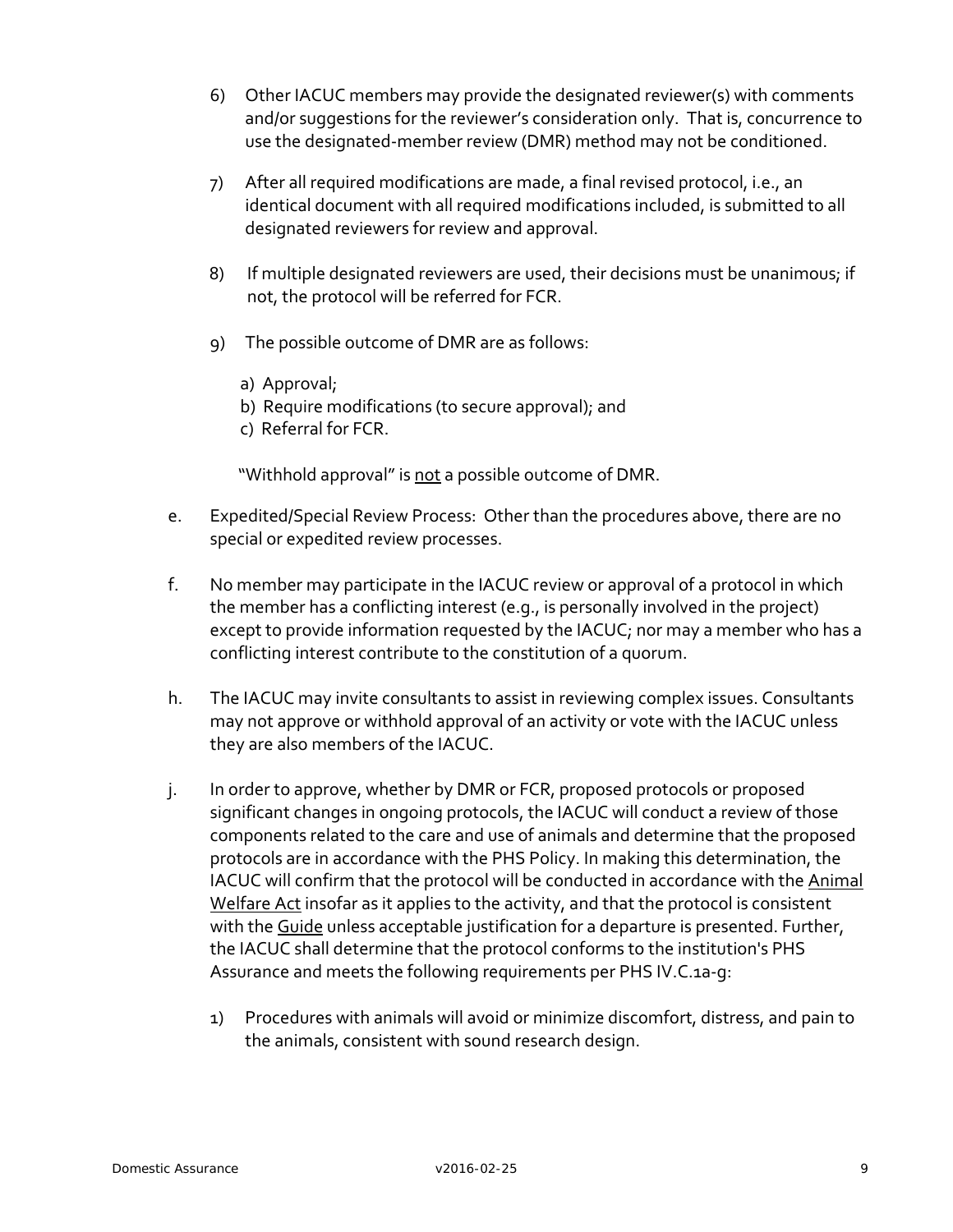- 2) Procedures that may cause more than momentary or slight pain or distress to the animals will be performed with appropriate sedation, analgesia, or anesthesia, unless the procedure is justified for scientific reasons in writing by the investigator.
- 3) Animals that would otherwise experience severe or chronic pain or distress that cannot be relieved will be painlessly killed at the end of the procedure or, if appropriate, during the procedure.
- 4) The living conditions of animals will be appropriate for their species and contribute to their health and comfort. The housing, feeding, and nonmedical care of the animals will be directed by a veterinarian or other scientist trained and experienced in the proper care, handling, and use of the species being maintained or studied.
- 5) Medical care for animals will be available and provided as necessary by a qualified veterinarian.
- 6) Personnel conducting procedures on the species being maintained or studied will be appropriately qualified and trained in those procedures.
- 7) Methods of euthanasia used will be consistent with the current recommendations of th[e American Veterinary Medical Association \(AVMA\)](http://www.avma.org/resources/euthanasia.pdf)  [Guidelines on Euthanasia,](http://www.avma.org/resources/euthanasia.pdf) unless a deviation is justified for scientific reasons in writing by the investigator.
- **7. Review and approve, require modifications in (to secure approval), or withhold approval of proposed significant changes regarding the use of animals in ongoing activities according to PHS Policy IV.C. The IACUC procedures for reviewing proposed significant changes in ongoing research projects are as follows:**
	- a. Review and approval of significant changes will be handled in the same manner as new protocols. See Paragraph III.D.6. above.
	- b. Examples of changes considered to be significant include, but are not limited to, changes:
		- 1) in the objectives of a study;
		- 2) from non survival to survival surgery;
		- 3) resulting in greater discomfort or in a greater degree of invasiveness;
		- $4)$  in the species or in approximate number of animals used<sup>1</sup>;
		- 5) in Principal Investigator;
		- 6) in anesthetic agent(s) or the use or withholding of analgesics;
		- 7) in the method of euthanasia; and
		- 8) in the duration, frequency, or number of procedures performed on an animal.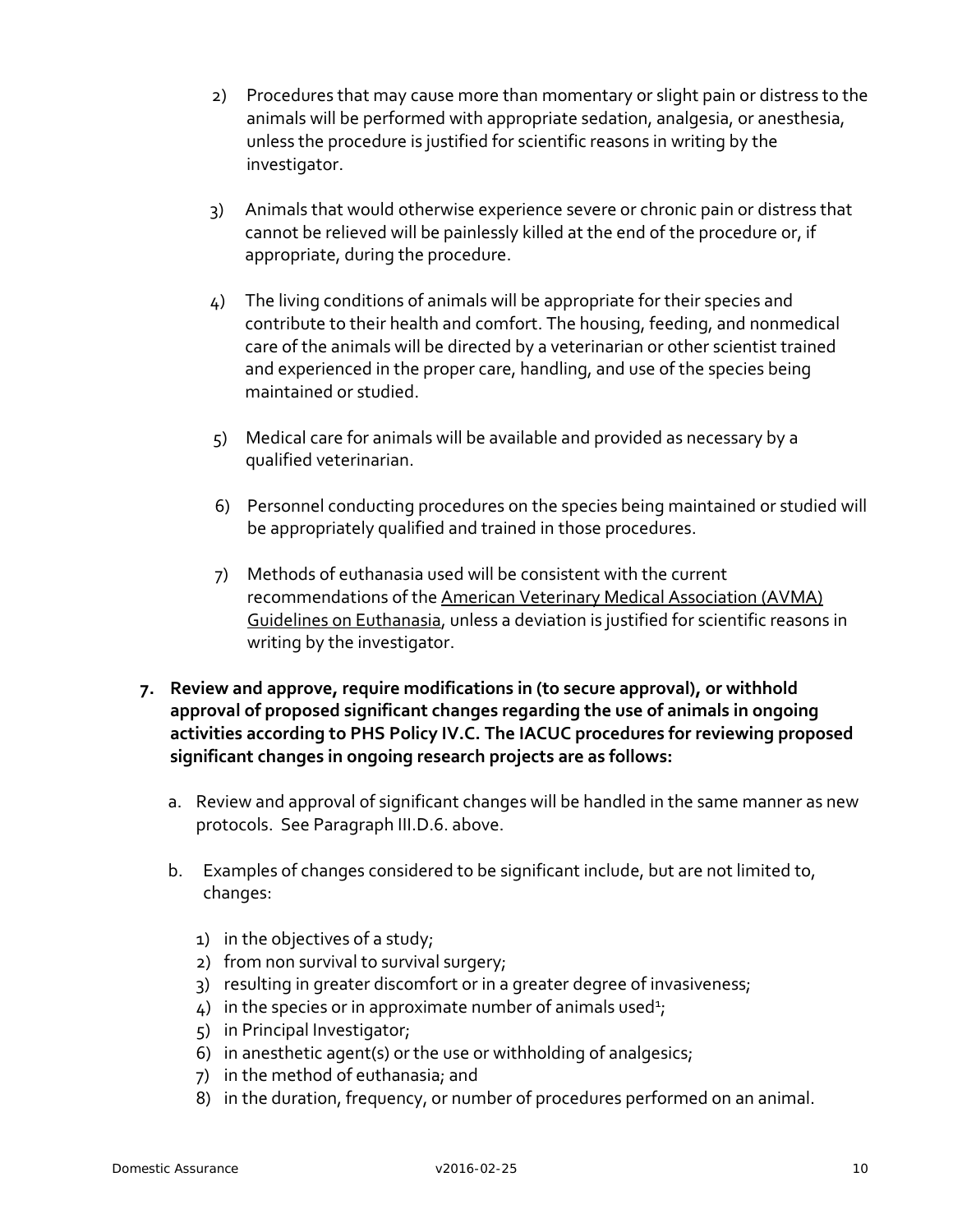<sup>1</sup>Changes of less than 10% in the approximate number of animals used of mice of the genus *Mus* and rats of the genus *Rattus* that are bred for use in research only may, at the IACUC's discretion, be considered minor (not significant).

- c. Significant changes to an IACUC-approved protocol must be reviewed and approved before they are implemented.
- **8. Notify investigators and the Institution in writing of its decision to approve or withhold approval of those activities related to the care and use of animals, or of modifications required to secure IACUC approval according to PHS Policy IV.C.4. The IACUC procedures to notify investigators and the Institution of its decisions regarding protocol review are as follows**:
	- a. Principal Investigators are notified of the committee's decision by e-mail from the IACUC support staff.
	- b. If the IACUC requires modifications of the protocol (to secure approval), it will include in its written notification, a list or description of the modifications required to secure approval.
	- c. If the IACUC's decision is to withhold approval, it will include in its written notification a statement of the reasons for its decision and give the investigator an opportunity to respond in person or in writing.
	- d. The Institutional Official is notified by receiving a copy of the PI's notification letter and/or a copy of the IACUC meeting minutes.
- **9. Conduct continuing review of each previously approved, ongoing activity covered by PHS Policy at appropriate intervals as determined by the IACUC, including a complete review at least once every 3 years according to PHS Policy IV.C.1.-5. The IACUC procedures for conducting continuing reviews are as follows:**
	- a. Post-Approval Monitoring All animal health is monitored regularly after the approval of the protocol. Vivarium personnel are charged to monitor protocol compliance and to report any incidence of noncompliance. Vivarium personnel attend IACUC meetings and receive copies of approved protocols. In addition, the Chair of the IACUC and/or the veterinarian performs random audits for compliance with approved protocols. Non-compliance shall be reported to the IACUC chair and support staff. The IACUC chair will then call for a subcommittee to review and investigate the potential noncompliance according to internal SOP's.
	- b. USDA Covered Species Protocols involving USDA covered species are reviewed by members of the IACUC at least annually by FCR or DMR using the same processes as outlined in III.D.6.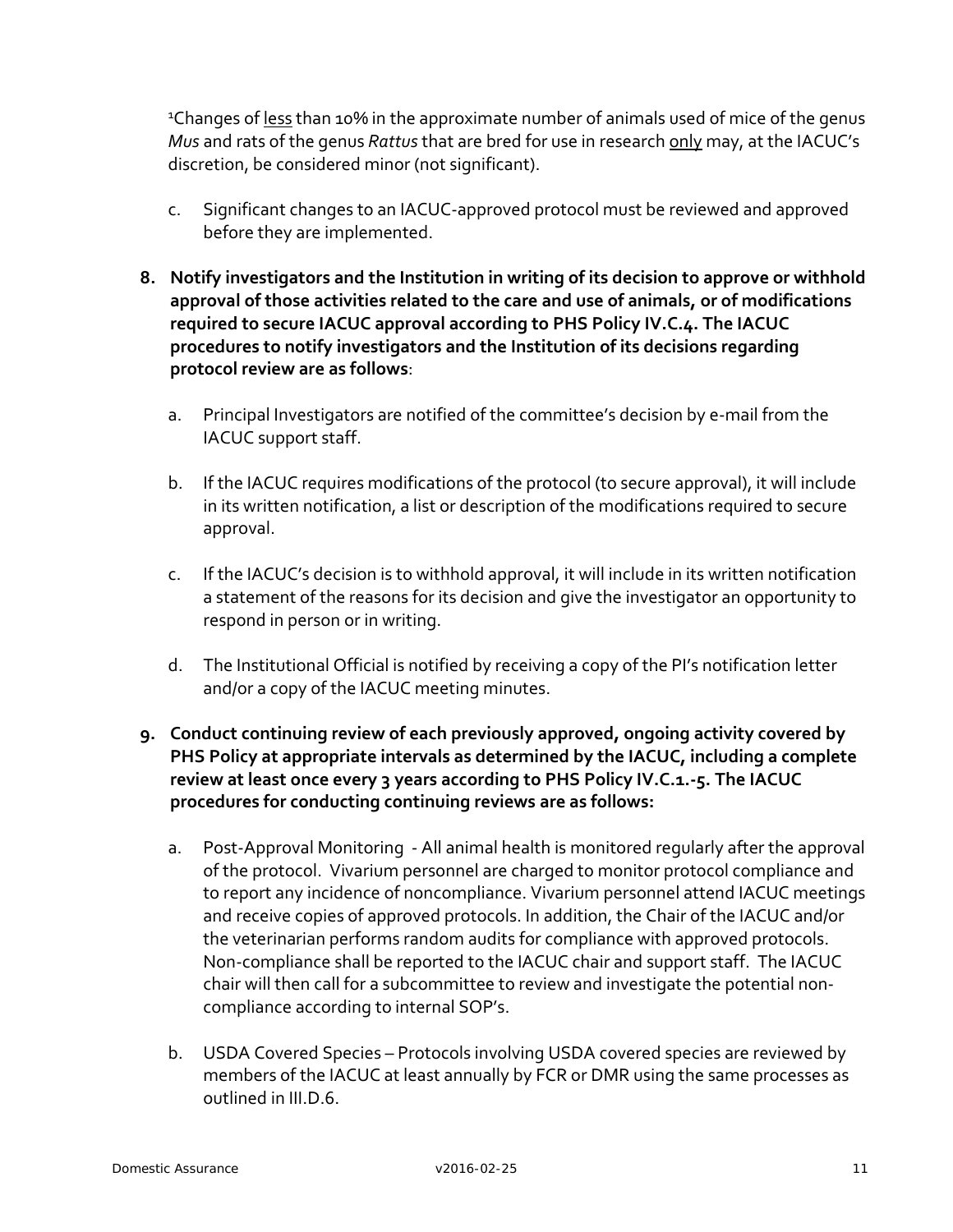- c. Non-USDA Covered Species Protocols involving non-USDA covered species are reviewed by a member or members of the IACUC at least annually
- d. Annual protocol reviews are recorded in the IACUC meeting minutes.
- e. The IACUC meeting minutes are reviewed by the Committee.
- f. Protocols are approved for a maximum of 36 months. That is, all protocols expire no later than the three-year anniversary of the initial IACUC review. If activities will continue beyond the expiration date, a new protocol must be submitted, reviewed, and approved as described in Paragraph III.D.6 above

#### **10. Be authorized to suspend an activity involving animals according to PHS Policy IV.C.6. The IACUC procedures for suspending an ongoing activity are as follows**:

- a. The IACUC may suspend an activity that it previously approved if it determines that the activity is not being conducted in accordance with applicable provisions of the Animal Welfare Act, the Guide, the institution's Assurance, or IV.C.1.a.-q of the PHS Policy (6.b above).
- b. The IACUC may suspend an activity only after review of the matter at a convened meeting of a quorum of the IACUC and with the suspension vote of a majority of the quorum present.
- c. If the IACUC suspends an activity involving animals, or any other institutional intervention results in the temporary or permanent suspension of an activity due to noncompliance with the Policy, Animal Welfare Act, the *Guide*, or the institution's Assurance, the Institutional Official in consultation with the IACUC shall review the reasons for suspension, take appropriate corrective action, and report that action with a full explanation, in writing, to OLAW and to any funding agency. Initial/preliminary reports to OLAW may be made telephonically.
- d. Suspensions, whether temporary or permanent, will be reported to OLAW in accordance with NIH Notice of February 24, 2005, NOT-OD-05-034 Guidance on Prompt Reporting to OLAW under the PHS Policy on Humane Care and Use of Laboratory Animals.
- E. The risk-based occupational health and safety program for personnel working in laboratory animal facilities and personnel who have frequent contact with animals is as follows:
	- 1. The program has been established by the CSUSM Safety, Risk and Sustainability (SR&S) Services. Medical Monitoring will be provided to personnel whose exposure qualifies them to be integrated into the program and per the request of the subject matter expert who is the Faculty Member, Principal Investigator, Supervisor, or SR&S Representative. Services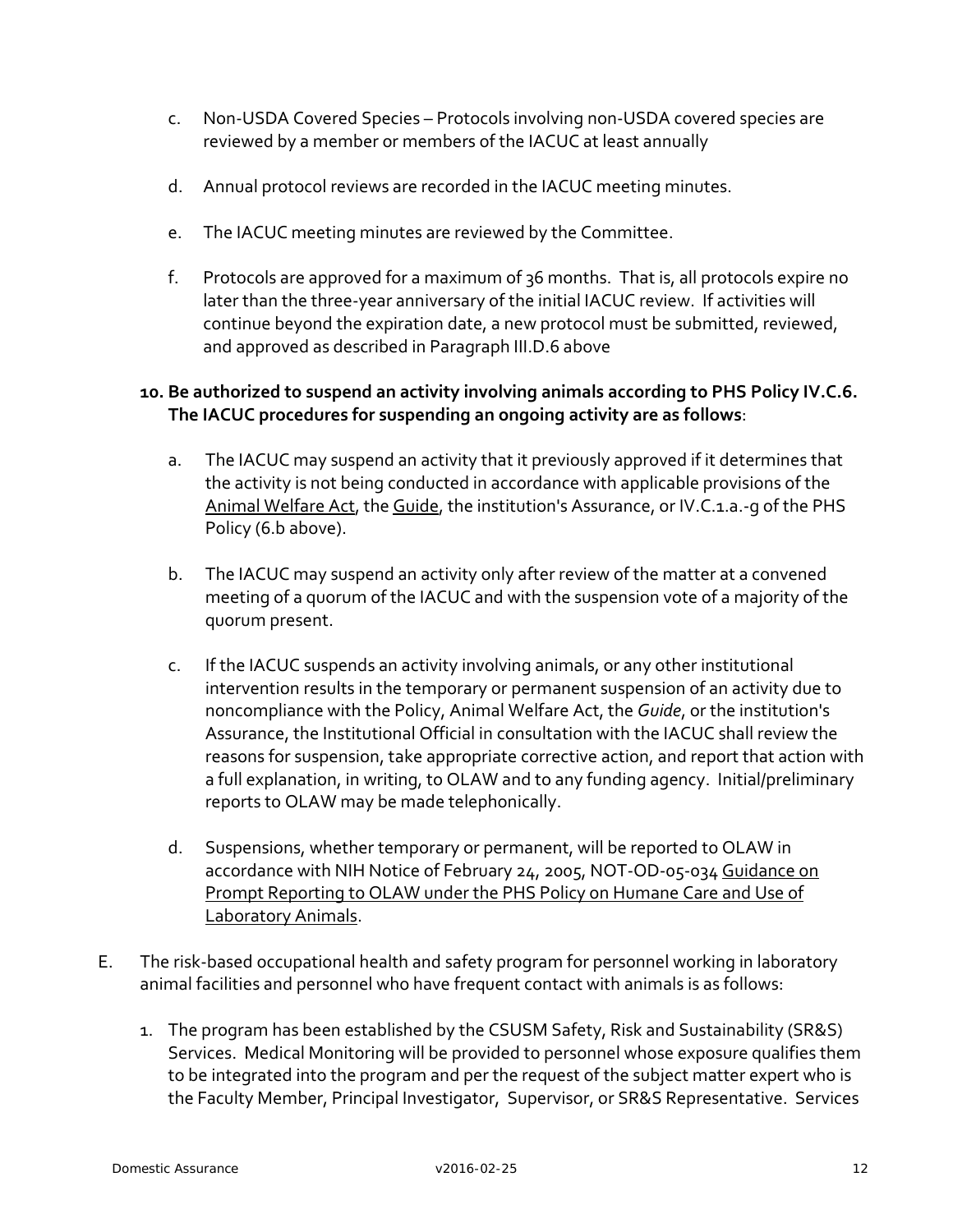will also be offered to faculty, staff and student employees per the criteria of the medical monitoring program. Among the greatest health and safety risks for personnel with frequent exposure to animals is the development of allergies to animal urinary proteins. CSUSM has implemented procedures to minimize these types of risks.

- 2. The occupational health and safety program includes, but is not limited to, the following:
	- a. Administration and Management:

The University President has assigned overall management for the Injury Illness and Prevention Program (IIPP) to the Vice President for Finance and Administrative Services. The Director of Safety, Risk & Sustainability is responsible for implementation of the IIPP. The Occupational Health and Safety program for personnel that work with animals or are exposed to their environment is administered through the IIPP.

b. Scope:

The Occupational Health and Safety program is administered by the office of Safety, Risk & Sustainability Services. The program is designed to promote a safe work environment by minimizing the risk of illness or injury associated with working with or around research animals and research-related hazards. The program covers all individuals who work with animals directly as well as those who may be exposed (indirectly) to animals or their by-products in common areas or laboratories. An individual primarily participates in the program by determination of the Faculty Member, Principal Investigator, or Supervisor. Participation may also be advised/required if a Risk Assessment by the SR&S Representative determines the need/requirement.

c. Health Histories and Evaluations:

Medical monitoring is required for employees who are assigned to Animal Care Program positions and perform animal husbandry as an essential function of their job. Other employees that would be required to participate in the program are those who work with or enter areas with non-human primates, pregnant non-rodent mammals, wild birds, or wild mammals. Faculty, Staff, Volunteers and Student Interns are included in the medical surveillance program per the risk assessment done by SR&S or the responsible Faculty (PI) or Administrator (MPP or Supervisor). This area will follow the CSUSM medical monitoring program, including physical examination (Preemployment, Annual and Prior to Termination, if deemed appropriate per the risk assessment and by request of the Faculty Member, Principal Investigator, or Supervisor). Personnel may be asked to complete a Medical History Questionnaire and a Risk Assessment. The risk assessment is based on job tasks, the species exposed to, the hazard that is evident, best practices, and the periods of exposure. All personnel that have significant contact with animals complete this questionnaire. Questionnaires are completed collaboratively with the Faculty Member, Principal Investigator, Supervisor, or SR&S Representative. This information is reviewed by SR&S (following HIPAA rules and regulations) and if necessary the occupational medicine provider will evaluate and prescribe appropriate medical surveillance. The program currently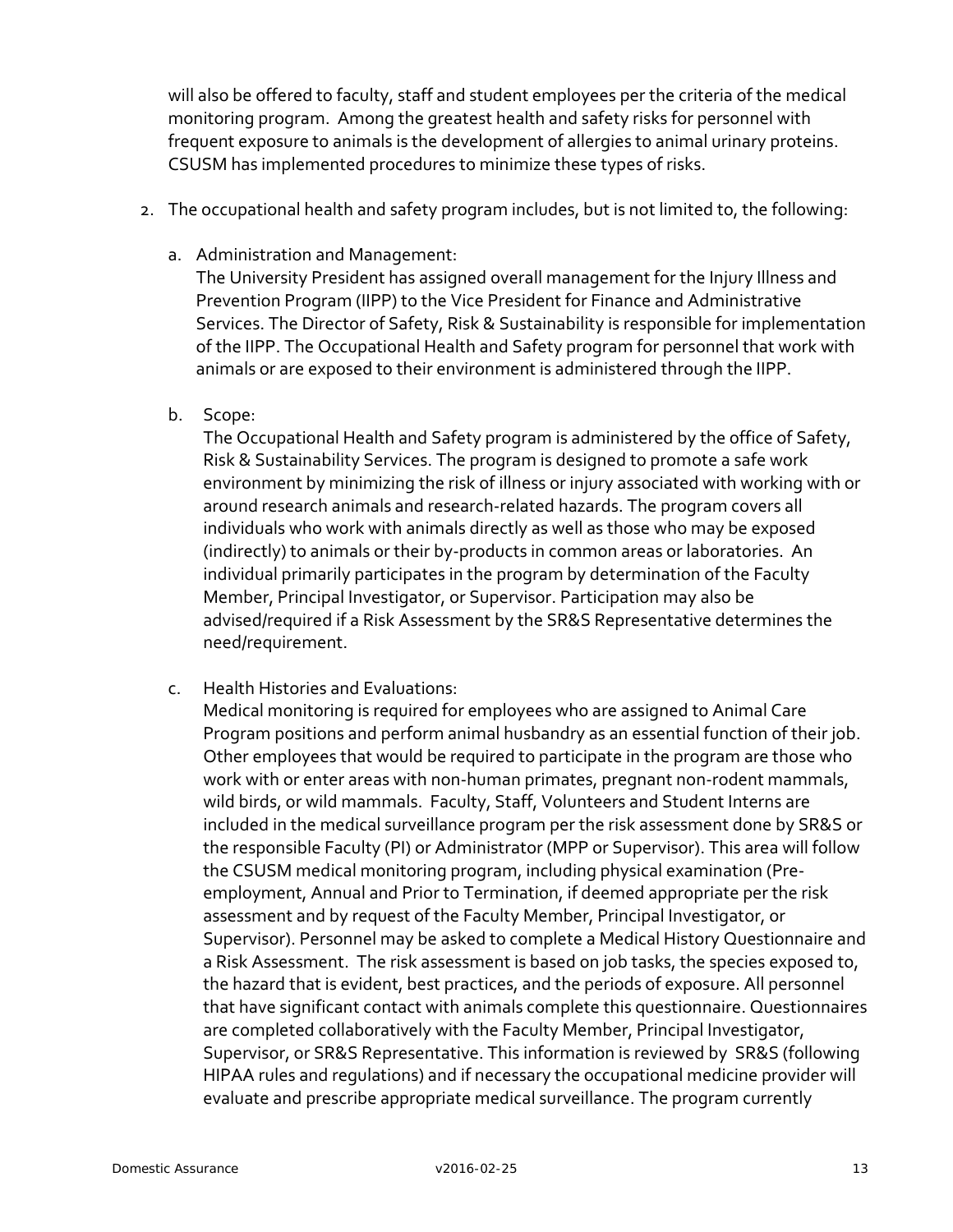provides the following services:

- Medical screening and risk assessment for new and current employees
- Urgent care for injuries and exposures
- Immunizations based on assessed risk (including tetanus vaccination for all personnel having significant contact with animals)
- Health surveillance programs
- Employee education (e.g., allergies, asthma, zoonotic disease, hygiene)

Additional monitoring may also include tuberculosis screening and serum banking as appropriate for the species (i.e., non-human primates). Any persons working with nonhuman primates receive specialized training and monitoring (e.g. TB screening/serum banking) under the program and special precautions are taken to maintain a Cercopithecine Herpesvirus-1 (Herpes B) negative colony. Animal handlers who work with non-human primates are advised that persons who are immunosuppressed due to medication or underlying medical conditions may be at a higher risk for B-virus infection

d. Hazard Identification and Risk Assessments:

This identification and assessment will be based on the evaluation and judgment of the subject matter expert (SME), which is the Faculty Member, Principal Investigator, Supervisor, or SRS Representative. SR&S will work in collaboration with the SME. As mentioned above the risk assessment is based on job tasks, the species exposed to, the hazard that is evident, the periods of exposure, and possibly best practices.

- e. Procedures in Place to Alleviate Hazards and Minimize Risks:
	- Education for employees regarding allergies, zoonoses, personal hygiene and the handling of hazardous agents will be provided by the Faculty Member, Principal Investigator, Supervisor, Veterinarian or SR&S, prior to engaging in work that involves contact with such agents. This training is done by several methods, to include one-onone training with the supervisor and/or with SR&S, online training for potential WAG exposures, and as part of classroom lectures/training. Depending on the assessed risk additional training may be required before the individual may start work. Refresher education regarding zoonoses and personal hygiene will be offered by the Veterinarian, SR&S, or a trained delegate at least once annually. This training must be documented by the trainer and retained by the Office of Safety, Risk & Sustainability Services. Per the campus chemical hygiene plan various controls (Engineering, Administrative and Personal Protective Equipment) are in place to address the exposure hazards. The training that is required is per CAL OSHA and provided by the Faculty Member, Principal Investigator, Supervisor, Veterinarian or SR&S. CSUSM does not have the facilities to work with primates but those employees who work at other institutions will follow their programs and be provided the medical surveillance from CSUSM. Only technicians trained in primate husbandry, handling and potential zoonotic diseases will be allowed to work in other institutions primate rooms.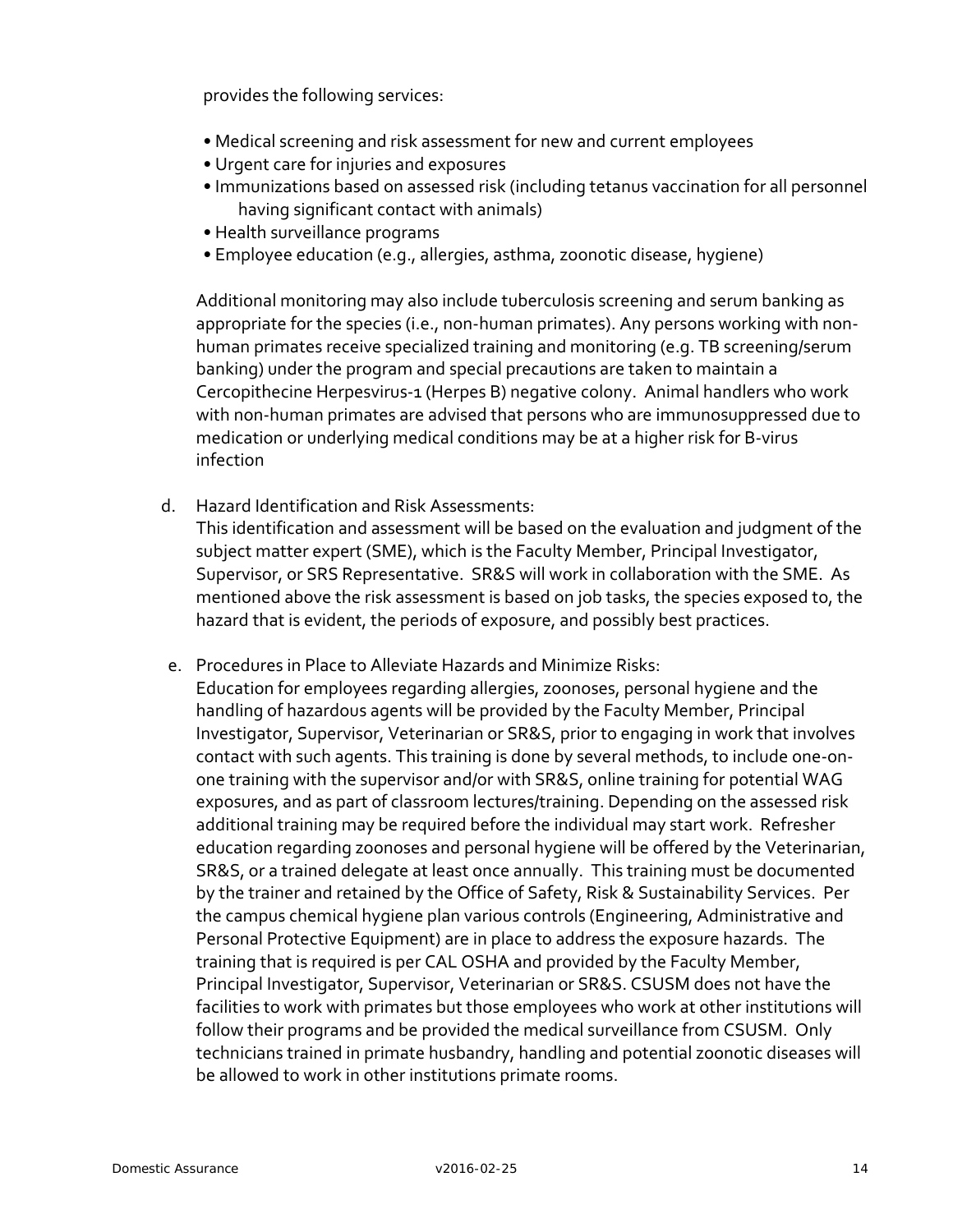f. Immunizations:

Job-related recommended immunizations are voluntary at the employee's choice, except for mandatory immunizations if indicated due to specific work exposure (for example, non-human primate contact may require measles vaccination). If deemed necessary through a risk assessment completed by SR&S, Tetanus immunization may be available by request of the Faculty Member, Principal Investigator, Supervisor, or SR&S. Refer to section "c" for more information. This prophylactic will be determined by the occupational medicine provider's risk assessment, required or recommended by a pertinent authorized agency (ex. NIOSH, CDC, FDANIH, etc) practices.

- g. Precautions taken during pregnancy, illness or decreased immunocompetence: CSUSM personnel who work in research, teaching laboratories or handle animals will receive education and training regarding risks specific for their work area and job duties. As part of this training, information will be given regarding causes and risk factors for those who have unusual circumstances, such as pregnancy, animal allergies or immunodeficiency, will be trained about these additional health risks. Where appropriate, it will be provided before starting work. This applies to all immune compromised laboratory personnel who may be at increased risk for development of infectious diseases as a result of research or teaching activities. Research or teaching activities include personnel who work directly with potential pathogens as well as personnel who have exposure because they work in the same laboratory space where infectious agents are studied. Examples from this group include Vivarium staff, research laboratory staff, SR&S staff, Facility Services staff, and custodial workers.
- h. Provisions for personnel who are not involved in animal care and/or use but nevertheless need to enter areas when animals are housed or used: Personnel who have no direct contact with research animals and do not enter the vivariums but may have incidental or infrequent exposure to research animals are provided an awareness training of this environment by their Faculty Member, Principal Investigator, Supervisor, Veterinarian or SR&S. Personnel that experience indirect contact are offered the same training courses that are required for those who experience direct contact. Indirect contact means you do not touch animals or animal tissue and do not handle animal waste. Examples of persons who may have incidental or infrequent and indirect exposure are Facility Services personnel, police, housekeeping, administrative, and clerical staff who enter lab space where animal work is done.

Availability and procedures for treatment of bites, scratches, illness or injury: The University is contracted with an occupational medicine provider that manages all injuries and incidents that occur during business hours for work related injuries or illnesses. After business hours the incident is reported to University Police and they provide information on emergency services. 911 can also be called from a campus phone or 760-750-4567 from a cell phone. Refer to section "c" above for more information.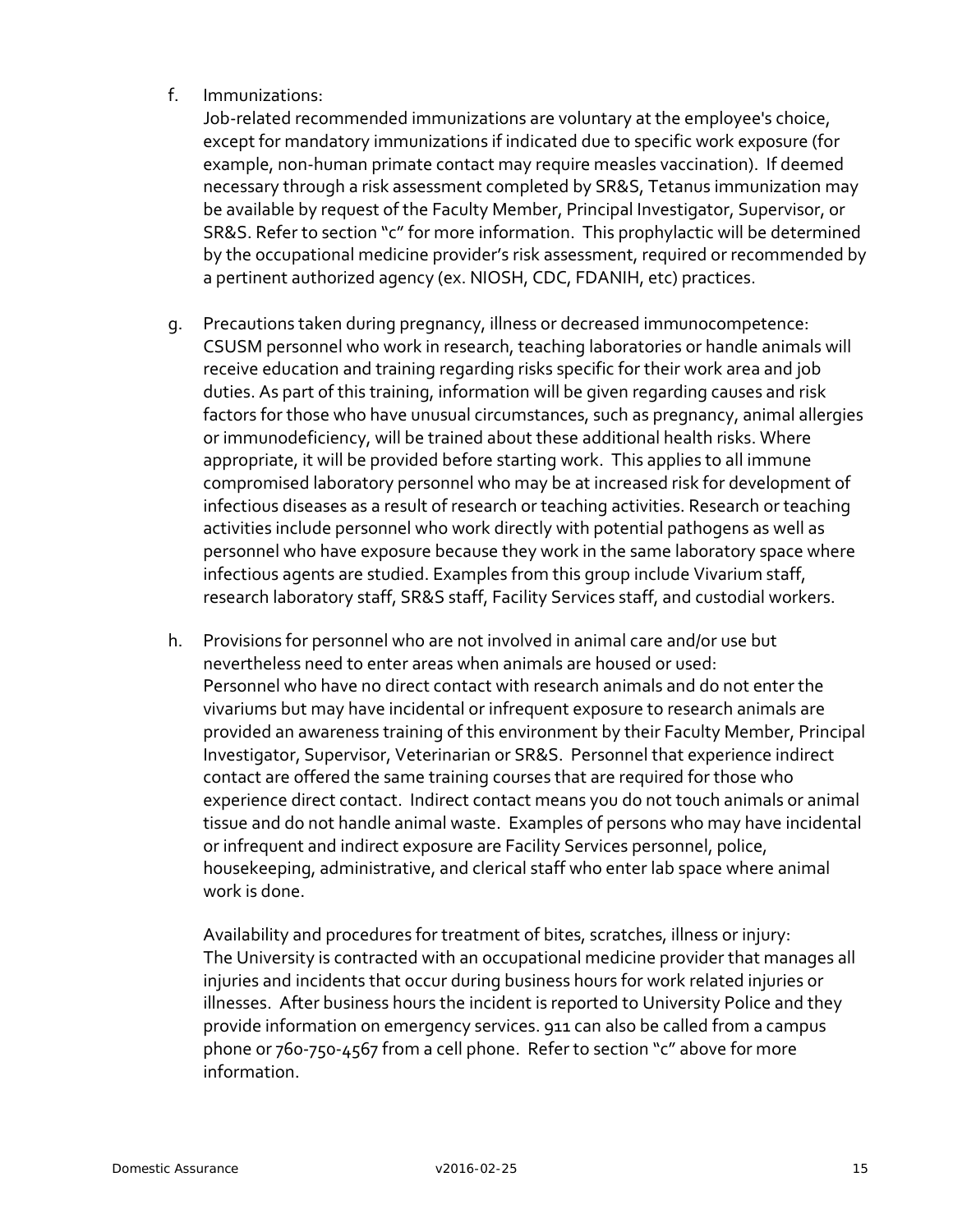- j. Procedures/program for reporting and tracking injuries and illnesses: The Occupational Health and Safety program for personnel that work with animals or are exposed to their environment is administered through the IIPP. The IIPP provides for reporting and tracking of injuries. This process is implemented by SR&S in collaboration with University Police. The Workers Compensation program is housed within the office of Safety, Risk & Sustainability Services. Injuries, Illnesses and allergies shall be reported to the individual's supervisor and to the SR&S Office, who will respond to the incident as appropriate.
- F. The total gross number of square feet in each animal facility (including each satellite facility), the species of animals housed there and the average daily inventory of animals, by species, in each facility is provided in Section X, Facility and Species Inventory.
- G. The training or instruction available to scientists, animal technicians, and other personnel involved in animal care, treatment, or use is as follows:

# **IACUC Members**

- 1. Each IACUC member will be provided with each of the following the following documents:
	- a. PHS Policy for the Humane Care and Use of Laboratory Animals,
	- b. The National Research Council (NRC) Guide for the Care and Use of Laboratory Animals, Eighth Edition,
	- c. A copy of the ARENA/OLAW IACUC Guidebook,
	- d. A copy of this Assurance.
- 2. All members of the IACUC will complete the Essentials for IACUC Members Curriculum located at the Collaborative Institutional Training Initiative website, www.citiprogram.org. Continuing education will be available; IACUC members will complete CE/refresher training at least once every three years. New members also receive orientation to the program by the Chair at the time they are assigned to the committee. This includes orientation to the program, ensuring all personnel receive the documents above, discussion and questions from the new member and ensuring that the new member understands and completes the CITI program training.
- 3. Continuing education is also provided by the IACUC veterinarian at meetings or as separate training sessions, when requested.
- 4. Documentation of training will be maintained for at least three (3) years.

#### **Animal Care and Use Personnel, Scientists, Animal Technicians and other animal users**

1. Personnel performing procedures using animals must be appropriately trained. A description of each individual's qualifications, experience and/or training must be provided in the IACUC application. Any person needing additional protocol-specific training will be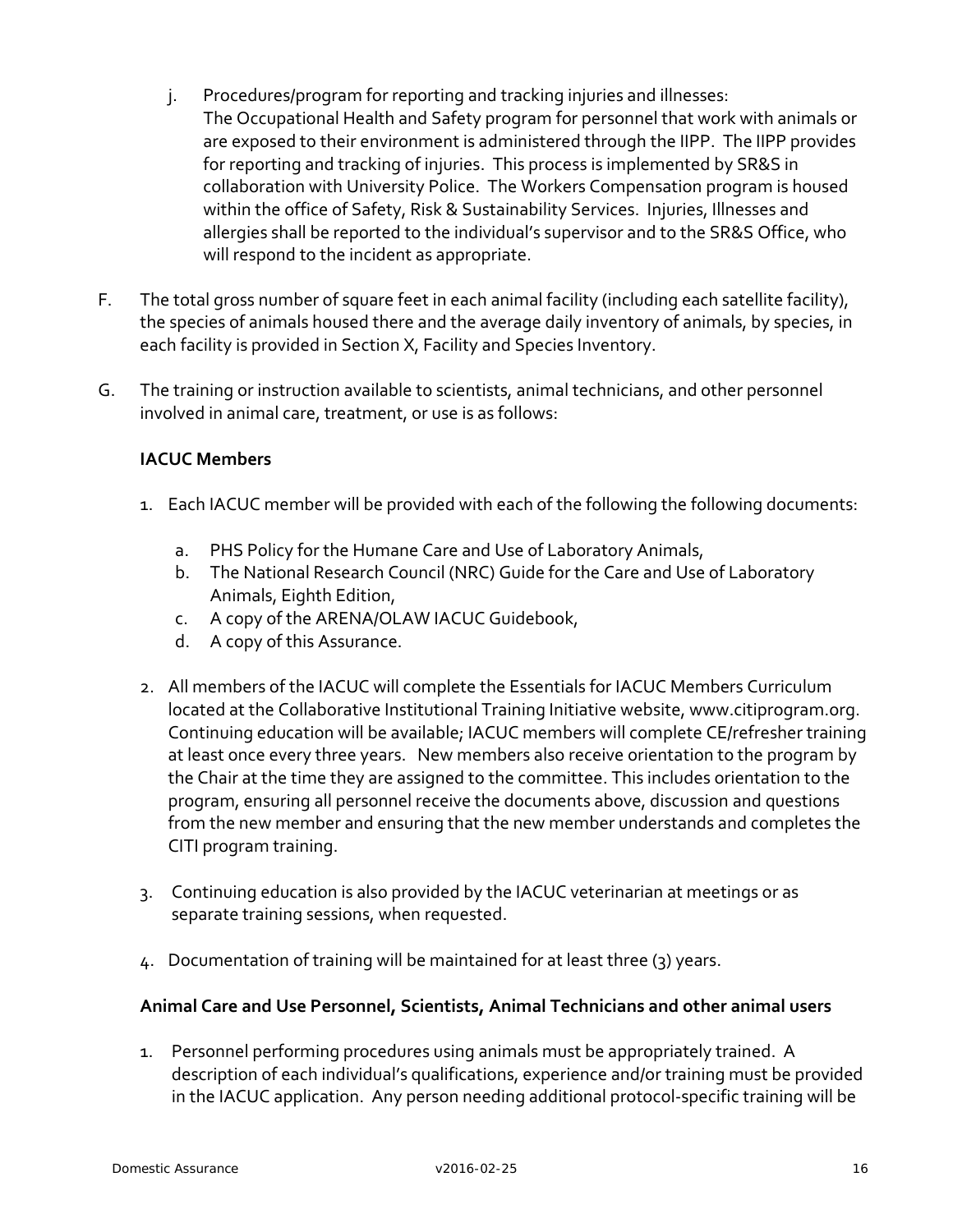identified during the review process and such required training will be a condition of approval of the protocol. Training and instruction shall be made available, and the qualifications of personnel reviewed, with sufficient frequency to fulfill the research facility's responsibilities under CFR 2.32c and 2.31 and the PHS Policy for the Humane Care and Use of Laboratory Animals.

- 2. The training shall be tailored to the particular needs of the researchers; however, all researchers, including students in classroom activities, shall receive training in animal care and use legislation, IACUC functions, ethics of animal use and the concepts of the Three Rs, methods for reporting concerns about animal use, occupational health and safety issues pertaining to animal use, animal handling, aseptic surgical technique, anesthesia and analgesia, euthanasia, and other subjects, as required by statute (as delineated in 9 CFR, Part2, Subpart C, Sections 2.32(c)). Specifically, training and instruction of personnel includes guidance in at least the following areas (by use of online CITI training courses and one-on-one training with the PI or AV):a. Humane methods of animal maintenance and experimentation, including:
	- 1) The basic needs of each species of animal;
	- 2) Proper handling and care for the various species of animals used by the facility;
	- 3) Proper pre-procedural and post-procedural care of animals; and
	- 4) Aseptic surgical methods and procedures
- b. The concept, availability, and use of research or testing methods that limit the use of animals or minimize animal distress;
- c. Proper use of anesthetics, analgesics, and tranquilizers for any species of animals used by the facility;
- d. Methods whereby deficiencies in animal care and treatment are reported, including deficiencies in animal care and treatment reported by any employee of the facility. No facility employee, committee member, or laboratory personnel shall be discriminated against or be subject to any reprisal for reporting violations of any regulation or standards under the Act;
- e. Utilization of services available to provide information:

1) On appropriate methods of animal care and use;

2) On alternatives to the use of live animals in research;

3) That could prevent unintended and unnecessary duplication of research involving animals; and

4) Regarding the intent and requirements of the Act.

3. Training may be courses, seminars, one-on-one training, conferences, computer-based or online training, and video recordings. However, a principal investigator must ensure that all collaborating researchers are properly trained in the specific research methods for a study.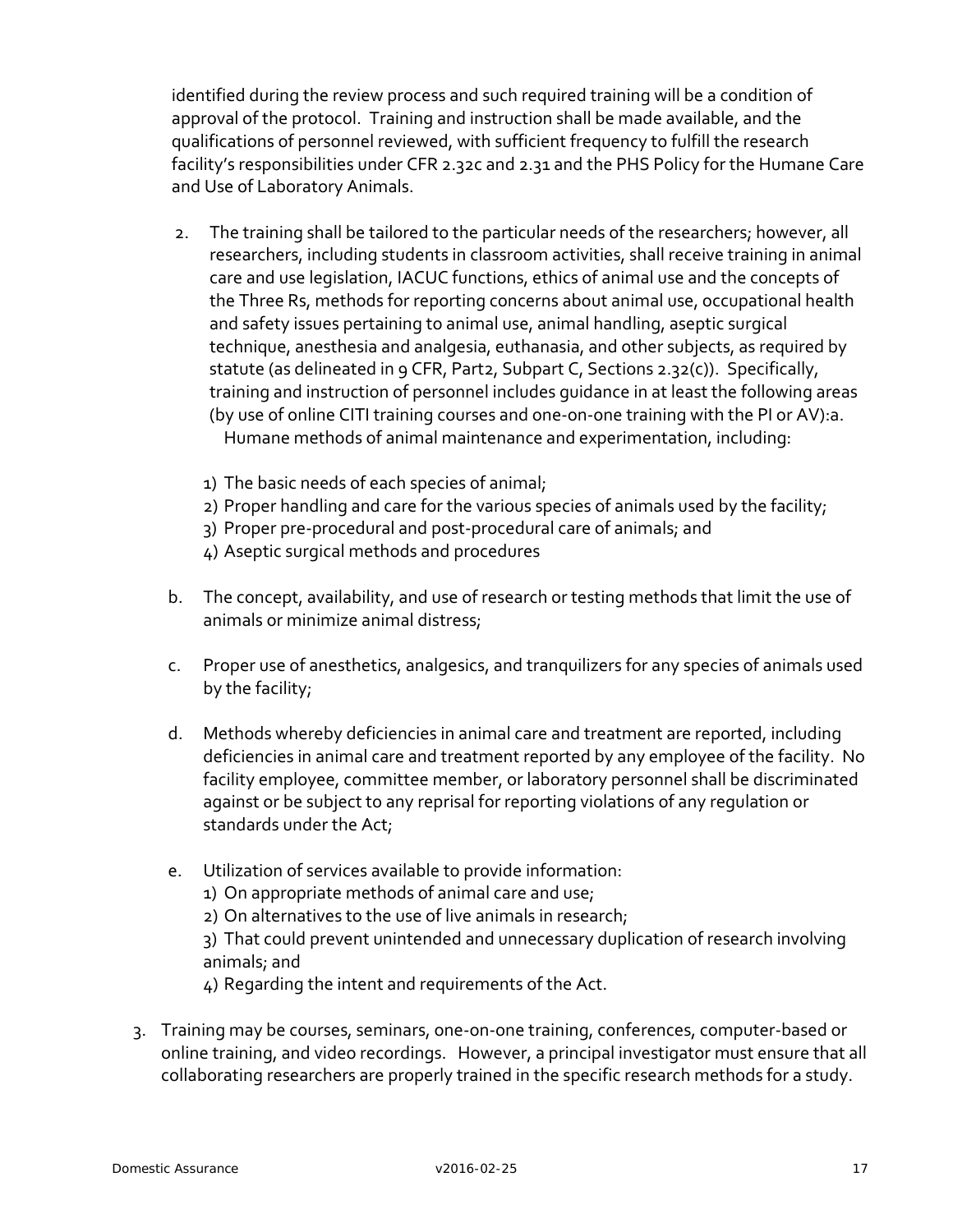- 4. Training in experimental methods, i.e., specific animal manipulations and techniques, will be conducted based on the types of research being conducted at the institution.
- 5. Continuing education shall be offered to reinforce training and provide updates that reflect changes in technology, legislation, and other relevant areas as determined by the Principal Investigator and/or IACUC on a case-by-case basis. However, all personnel involved in animal care and use will complete CE/refresher training at least once every three years.
- 6. For investigators transferring from other facilities at which they have received similar training, verification of previous training may be accepted in lieu of some Cal State San Marcos training. Acceptance of previous training in lieu of the Institution's training is solely at the IACUC's discretion.
- 7. Documentation of all training will be maintained for at least three years and available to OLAW upon request.
- 8. Effectiveness of training is evaluated by:
	- Ongoing health checks by animal facility caretakers, who report any evidence of pain or distress as well as any mistreatment or evidence of poor training to the IACUC chair and AV
	- Inspections of the animal facilities and records
	- Discussions with lab managers and review of records
	- Review of course synopses

#### **IV. Institutional Program Evaluation and Accreditation**

- A. All of this Institution's programs and facilities (including satellite facilities) for activities involving animals have been evaluated by the IACUC within the past 6 months and will be reevaluated by the IACUC at least once every 6 months according to PHS Policy IV.B.1.-2. Reports have been and will continue to be prepared according to PHS Policy IV.B.3. All IACUC semiannual reports will include a description of the nature and extent of this Institution's adherence to the PHS Policy and the Guide. Any departures from the Guide will be identified specifically and reasons for each departure will be stated. Reports will distinguish significant deficiencies from minor deficiencies. Where program or facility deficiencies are noted, reports will contain a reasonable and specific plan and schedule for correcting each deficiency. Semiannual reports of the IACUC's evaluations will be submitted to the Institutional Official. Semiannual reports of IACUC evaluations will be maintained by this Institution and made available to the OLAW upon request.
- B. This Institution is Category 2 not accredited by the [Association for Assessment and](http://www.aaalac.org/)  [Accreditation of Laboratory Animal Care International \(AAALAC\).](http://www.aaalac.org/) As noted above, reports of the IACUC's semiannual evaluations (program reviews and facility inspections) will be made available upon request. The report of the most recent evaluations (program review and facility inspection) is attached.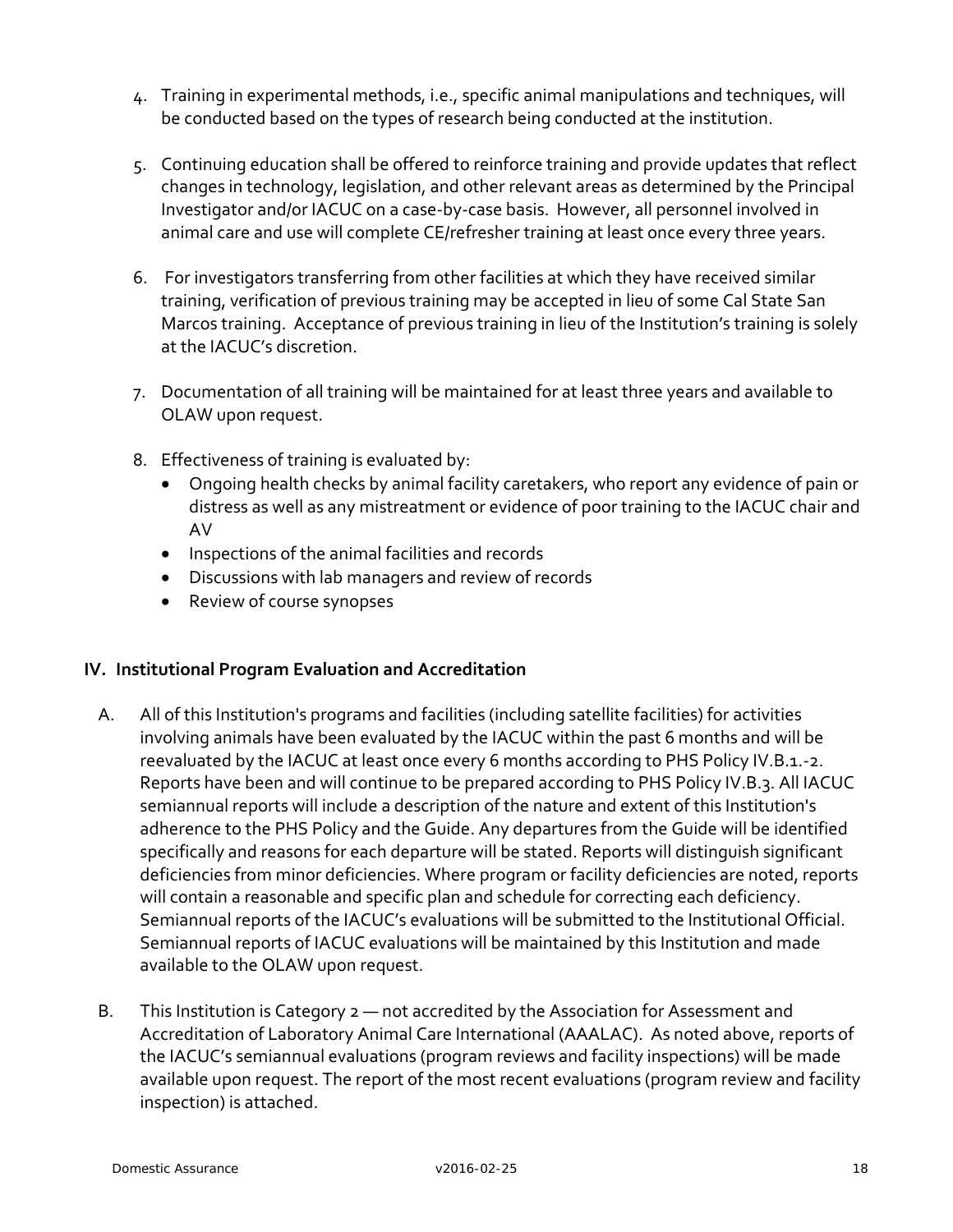#### **V. Recordkeeping Requirements**

- A. This Institution will maintain for at least three (3) years:
	- 1. A copy of this Assurance and any modifications made to it, as approved by the PHS.
	- 2. Minutes of IACUC meetings, including records of attendance, activities of the committee, and committee deliberations.
	- 3. Records of applications, proposals, and proposed significant changes in the care and use of animals and whether IACUC approval was granted or withheld.
	- 4. Records of semiannual IACUC reports and recommendations (including minority views) as forwarded to the Dean of Graduate Studies and Research.
	- 5. Records of accrediting body determinations.
- B. This Institution will maintain records that relate directly to applications, proposals, and proposed changes in ongoing activities reviewed and approved by the IACUC for the duration of the activity and for an additional 3 years after completion of the activity.
- C. All records shall be accessible for inspection and copying by authorized OLAW or other PHS representatives at reasonable times and in a reasonable manner.

#### **VI. Reporting Requirements**

- A. The Institutional reporting period is the calendar year (January 1 December 31). The IACUC, through the Institutional Official, will submit an annual report to OLAW by January 31 of each year. The annual report will include:
	- 1. Any change in the accreditation status of the Institution (e.g., if the Institution obtains accreditation by AAALAC or AAALAC accreditation is revoked)
	- 2. Any change in the description of the Institution's program for animal care and use as described in this Assurance
	- 3. Any change in the IACUC membership
	- 4. Notification of the dates that the IACUC conducted its semiannual evaluations of the Institution's program and facilities (including satellite facilities) and submitted the evaluations to the Dean of Graduate Studies and Research.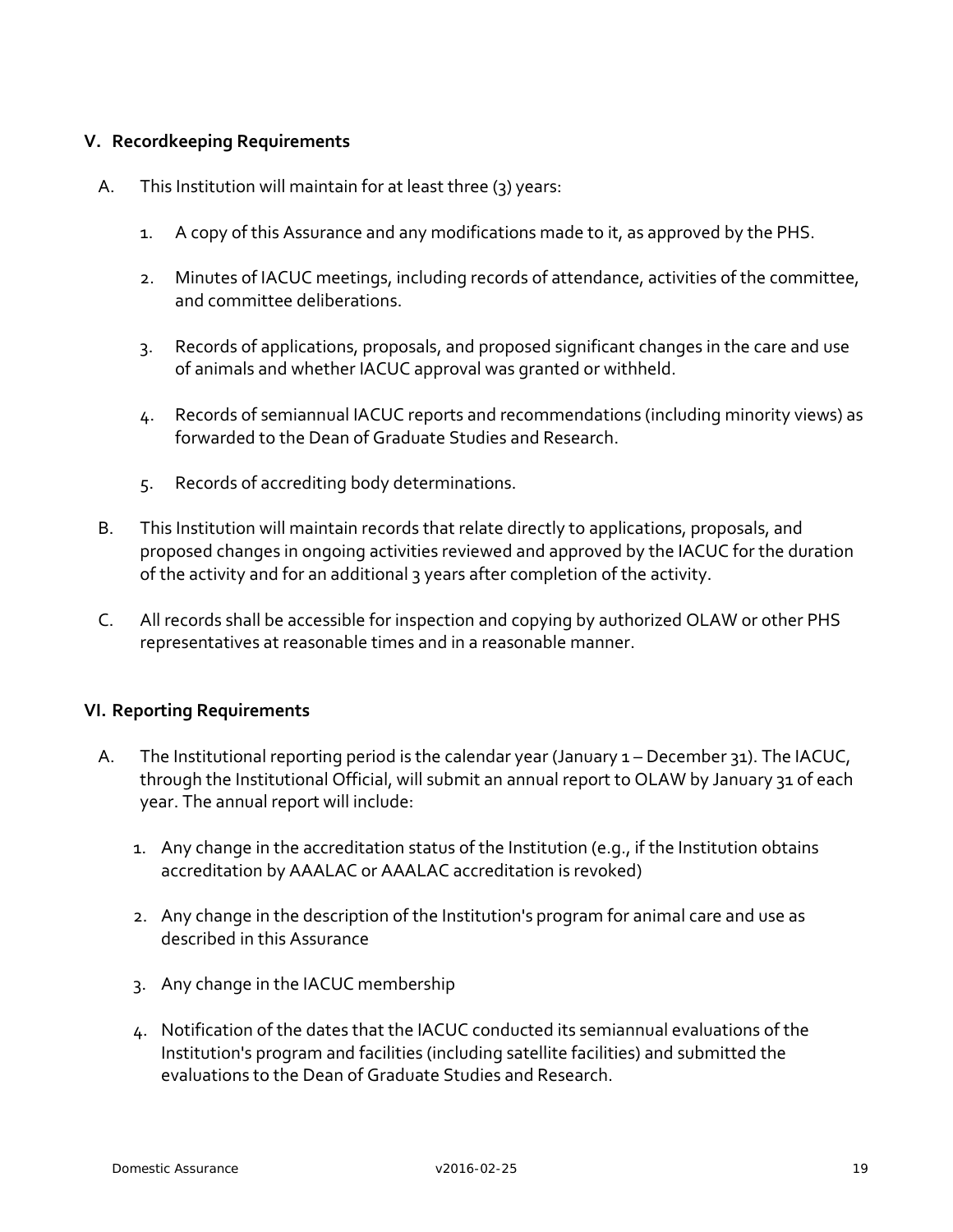- 5. Any minority views filed by members of the IACUC
- B. The IACUC, through the Institutional Official, will promptly provide OLAW with a full explanation of the circumstances and actions taken with respect to:
	- 1. Any serious or continuing noncompliance with the PHS Policy
	- 2. Any serious deviations from the provisions of the Guide
	- 3. Any suspension of an activity by the IACUC
- C. Reports filed under VI.A. and VI.B. above should include any minority views filed by members of the IACUC.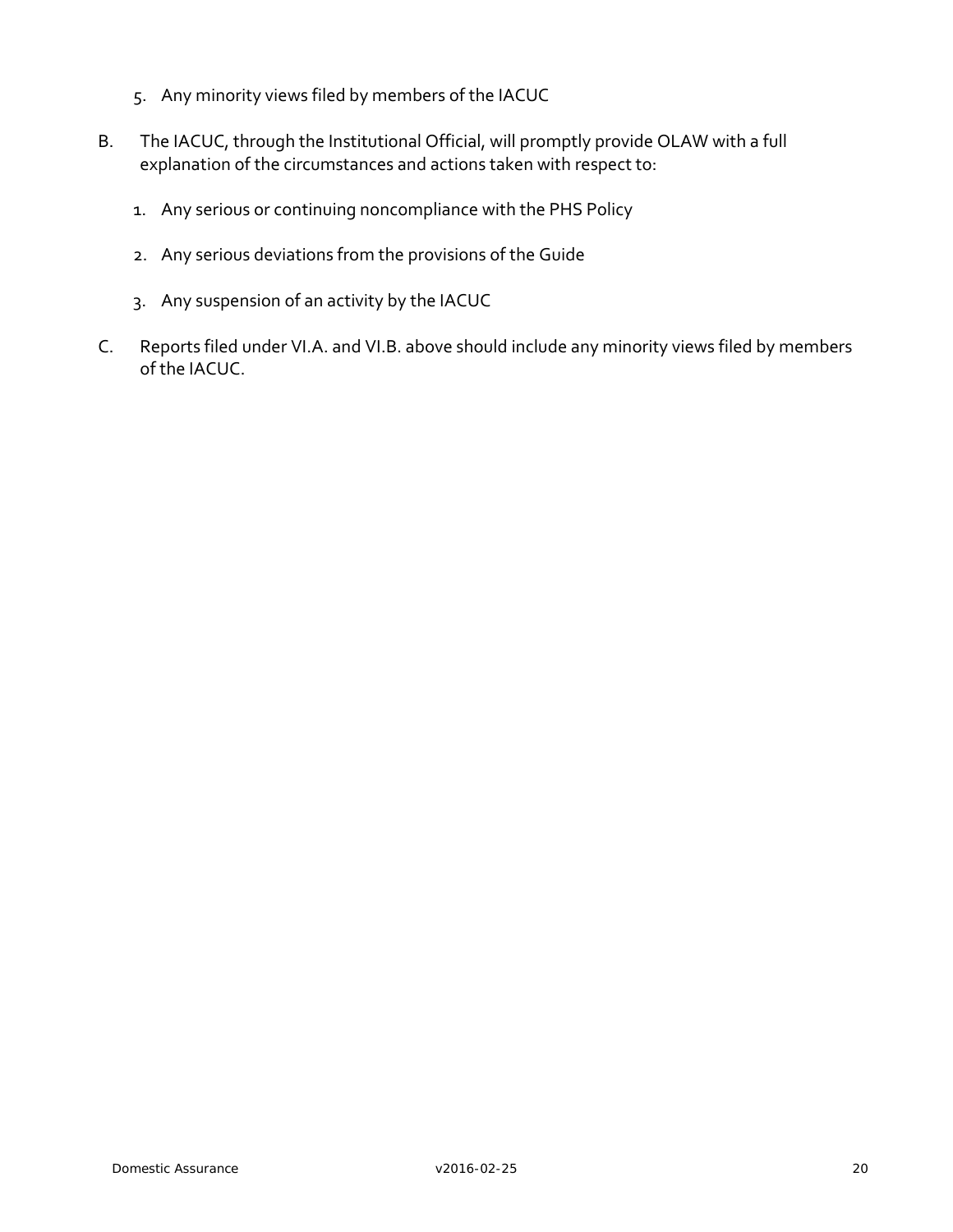# **VII. Institutional Endorsement and PHS Approval**

| A. Authorized Institutional Official                                                                                                                                                                                                                        |                                       |  |  |  |
|-------------------------------------------------------------------------------------------------------------------------------------------------------------------------------------------------------------------------------------------------------------|---------------------------------------|--|--|--|
| Name: Paul Wesley Schultz                                                                                                                                                                                                                                   |                                       |  |  |  |
| Title:                                                                                                                                                                                                                                                      | Dean of Graduate Studies and Research |  |  |  |
| Address: (street, city, state, country, postal code)<br>333 South Twin Oaks Valley Road<br>San Marcos, CA 92078                                                                                                                                             |                                       |  |  |  |
| Phone: 760.750.4029                                                                                                                                                                                                                                         | 760.750.3150<br>Fax:                  |  |  |  |
| E-mail: wschultz@csusm.edu                                                                                                                                                                                                                                  |                                       |  |  |  |
| Acting officially in an authorized capacity on behalf of this Institution and with an<br>understanding of the Institution's responsibilities under this Assurance, I assure the<br>humane care and use of animals as specified above.                       |                                       |  |  |  |
| Signature:                                                                                                                                                                                                                                                  | Date: 2/26/16                         |  |  |  |
| B. PHS Approving Official (to be completed by OLAW)                                                                                                                                                                                                         |                                       |  |  |  |
| Name/Title:<br>Office of Laboratory Animal Welfare (OLAW)<br>National Institutes of Health<br>6705 Rockledge Drive<br>RKL1, Suite 360, MSC 7982<br>Bethesda, MD USA 20892-7982 (FedEx Zip Code 20817)<br>Phone: +1 (301) 496-7163<br>Fax: +1 (301) 915-9465 |                                       |  |  |  |
| Signature:                                                                                                                                                                                                                                                  | Date:                                 |  |  |  |
| Assurance Number: A4196-01                                                                                                                                                                                                                                  |                                       |  |  |  |
| Effective Date: July 1, 2012                                                                                                                                                                                                                                | Expiration Date: June 30, 2015        |  |  |  |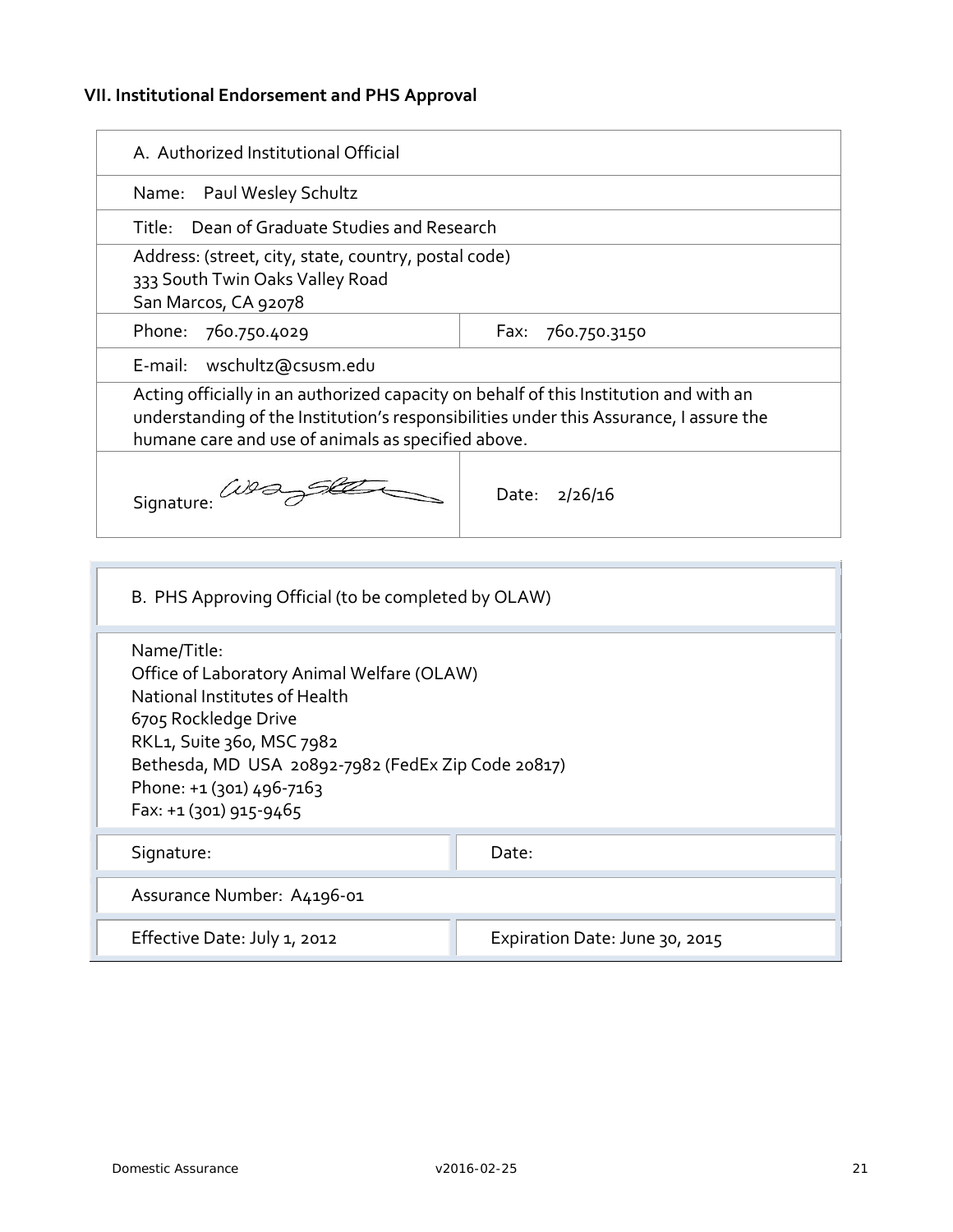#### **VIII. Membership of the IACUC**

|                                                             | Date: February 20, 2016                                     |                                     |  |                                              |  |  |  |
|-------------------------------------------------------------|-------------------------------------------------------------|-------------------------------------|--|----------------------------------------------|--|--|--|
| Name of Institution: California State University San Marcos |                                                             |                                     |  |                                              |  |  |  |
|                                                             | <b>Assurance Number:</b><br>A4196-01                        |                                     |  |                                              |  |  |  |
| <b>IACUC Chairperson</b>                                    |                                                             |                                     |  |                                              |  |  |  |
|                                                             | Name*: James Jancovich                                      |                                     |  |                                              |  |  |  |
|                                                             | Title*: Assistant Professor, Biological Sciences            |                                     |  | Degree/Credentials*: Ph.D.                   |  |  |  |
|                                                             | Address*: 333 S. Twin Oaks Valley Rd., San Marcos, CA 92078 |                                     |  |                                              |  |  |  |
|                                                             | E-mail*: jjancovich@csusm.edu                               |                                     |  |                                              |  |  |  |
|                                                             | Phone*: 760.750.8525                                        |                                     |  | Fax*: 760.750.3150                           |  |  |  |
| <b>IACUC Roster</b>                                         |                                                             |                                     |  |                                              |  |  |  |
| Name of<br>Member/<br>Code**                                | Degree/<br>Credentials                                      | Position Title***                   |  | PHS Policy<br>Membership<br>Requirements**** |  |  |  |
| Mari Bray                                                   | DVM, DACLAM                                                 | Veterinarian                        |  | Veterinarian                                 |  |  |  |
| JJ                                                          | Ph.D.                                                       | Assistant Professor,<br>Biology     |  | Scientist                                    |  |  |  |
| <b>SN</b>                                                   | Ph.D.                                                       | Associate Professor,<br>Kinesiology |  | Scientist                                    |  |  |  |
| <b>TW</b>                                                   | <b>MBA</b>                                                  | Academic Support<br>Coordinator     |  | Non-Scientist                                |  |  |  |
| <b>DV</b>                                                   |                                                             | Policy Analyst                      |  | Non-affiliated                               |  |  |  |
|                                                             |                                                             |                                     |  |                                              |  |  |  |
|                                                             |                                                             |                                     |  |                                              |  |  |  |
|                                                             |                                                             |                                     |  |                                              |  |  |  |

\* This information is mandatory.

\*\* Names of members, other than the chairperson and veterinarian, may be represented by a number or symbol in this submission to OLAW. Sufficient information to determine that all appointees are appropriately qualified must be provided and the identity of each member must be readily ascertainable by the institution and available to authorized OLAW or other PHS representatives upon request.

\*\*\* List specific position titles for all members, including nonaffiliated (e.g., banker, teacher, volunteer fireman; not "community member" or "retired").

\*\*\*\* PHS Policy Membership Requirements:

Veterinarian veterinarian with training or experience in laboratory animal science and medicine or in the use of the species at the institution, who has direct or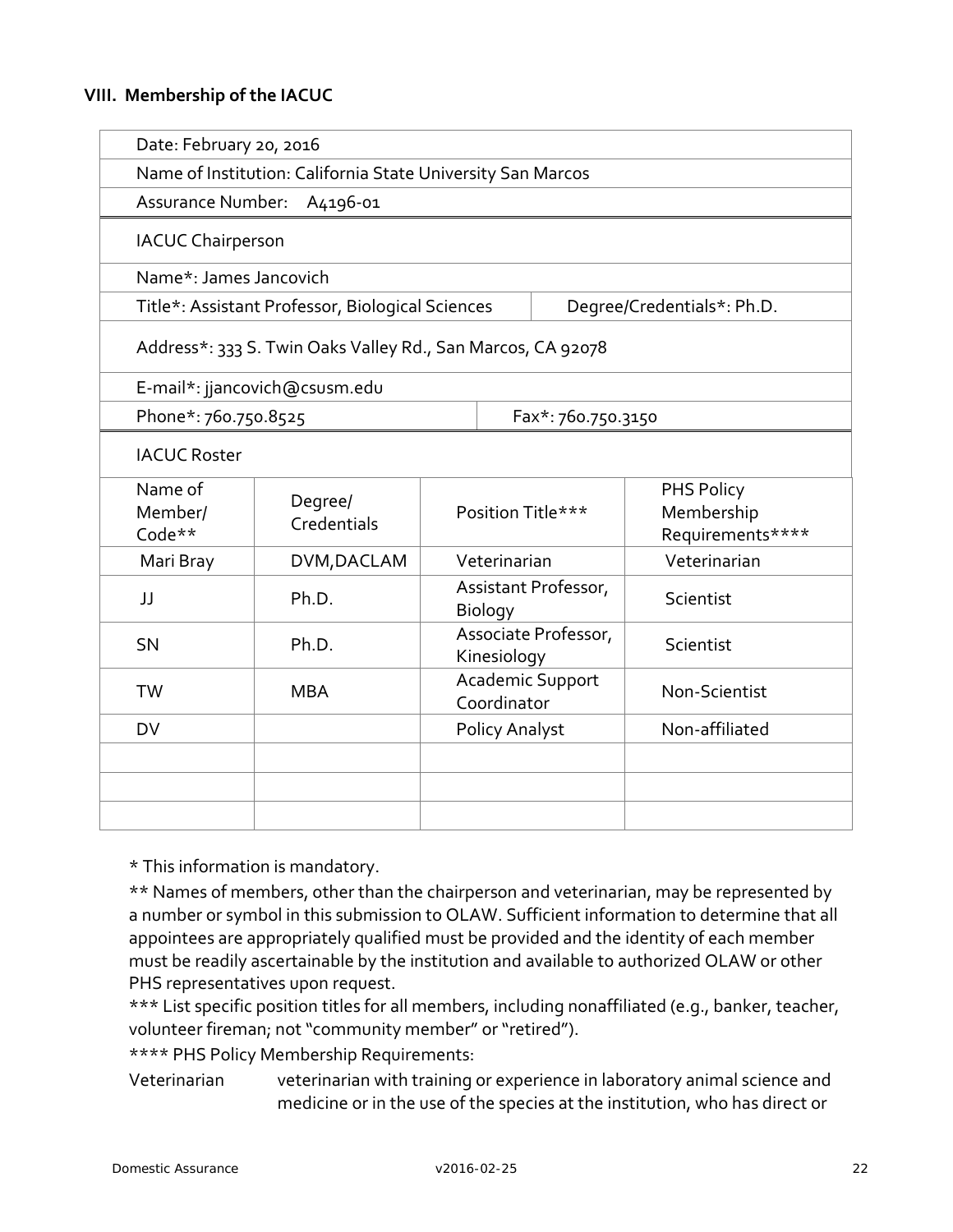|               | delegated program authority and responsibility for activities involving<br>animals at the institution.                                                                                                                                                                                                                                                                                                                                 |
|---------------|----------------------------------------------------------------------------------------------------------------------------------------------------------------------------------------------------------------------------------------------------------------------------------------------------------------------------------------------------------------------------------------------------------------------------------------|
| Scientist     | practicing scientist experienced in research involving animals.                                                                                                                                                                                                                                                                                                                                                                        |
| Nonscientist  | member whose primary concerns are in a nonscientific area (e.g., ethicist,<br>lawyer, member of the clergy).                                                                                                                                                                                                                                                                                                                           |
| Nonaffiliated | individual who is not affiliated with the institution in any way other than<br>as a member of the IACUC, and is not a member of the immediate family<br>of a person who is affiliated with the institution. This member is expected<br>to represent general community interests in the proper care and use of<br>animals and should not be a laboratory animal user. A consulting<br>veterinarian may not be considered nonaffiliated. |

*[Note: all members must be appointed by the CEO (or individual with specific written delegation to appoint members) and must be voting members. Non-voting members and alternate members must be so identified.]*

# **IX. Other Key Contacts (optional)**

If there are other individuals within the Institution who may be contacted regarding this Assurance, please provide information below.

| Contact #1                                |  |                          |  |  |
|-------------------------------------------|--|--------------------------|--|--|
| Name: Teri Woods                          |  |                          |  |  |
| Title: Administrative Support Coordinator |  |                          |  |  |
| Phone: 760-750-4029                       |  | E-mail: twoods@csusm.edu |  |  |